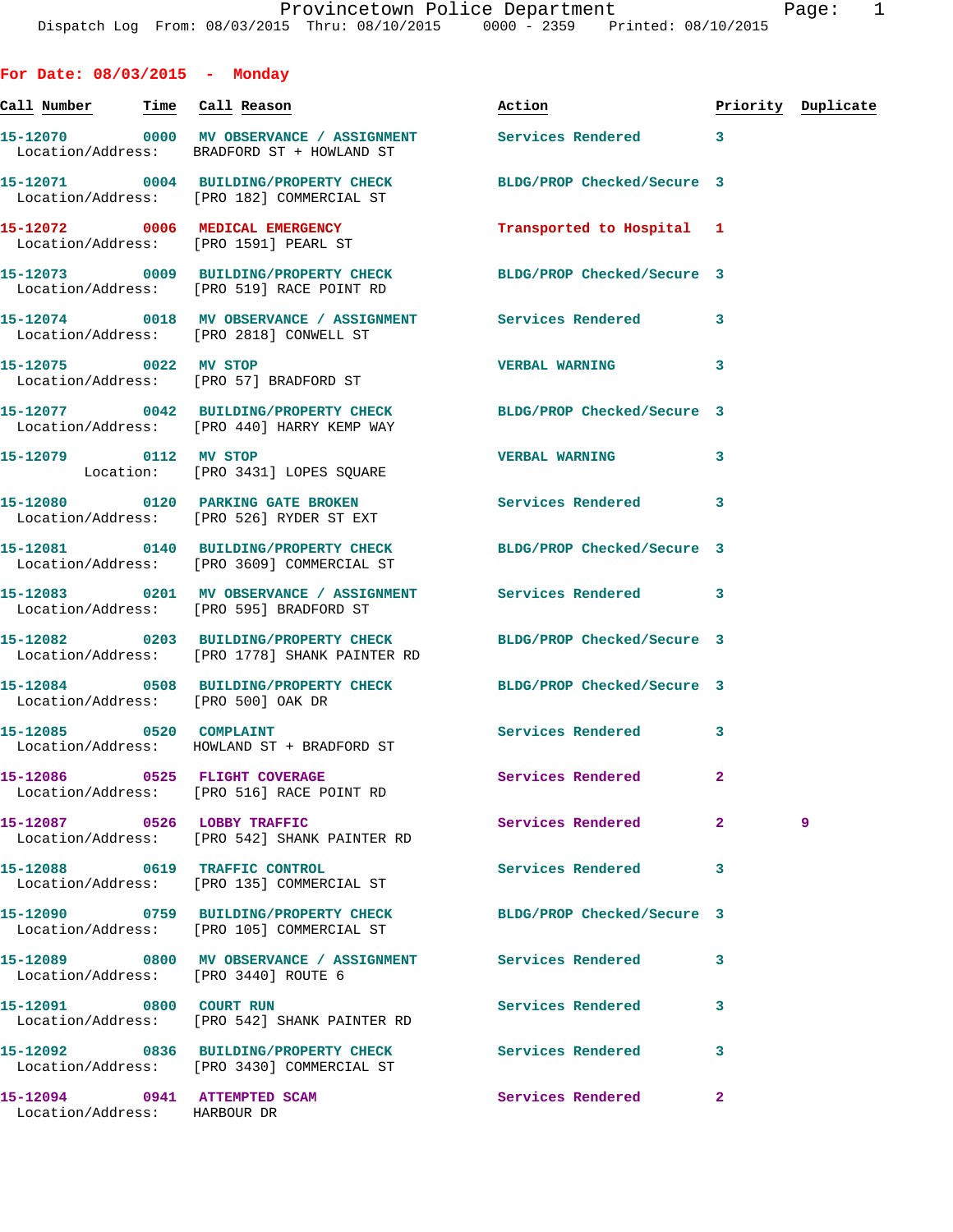|                                                        | Dispatch Log From: 08/03/2015 Thru: 08/10/2015 0000 - 2359 Printed: 08/10/2015                             | Provincetown Police Department |                | Page: 2 |  |
|--------------------------------------------------------|------------------------------------------------------------------------------------------------------------|--------------------------------|----------------|---------|--|
|                                                        | 15-12095 1002 MV OBSERVANCE / ASSIGNMENT Services Rendered 3<br>Location/Address: [PRO 2206] COMMERCIAL ST |                                |                |         |  |
|                                                        | 15-12097 1028 VERBAL OPERATION/1-WAY VERBAL WARNING 3<br>Location/Address: HIGH POLE HL + BRADFORD ST      |                                |                |         |  |
|                                                        | 15-12098 1039 ASSAULT<br>Location/Address: [PRO 527] RYDER ST EXT                                          | Investigated                   | $\mathbf{1}$   |         |  |
|                                                        | 15-12099 1114 BROKEN HAND<br>Location/Address: [PRO 1638] COMMERCIAL ST                                    | Transported to Hospital 1      |                |         |  |
|                                                        | 15-12100 1121 DISTURBANCE<br>Location/Address: [PRO 395] COMMERCIAL ST                                     | No Action Required 1           |                |         |  |
|                                                        | 15-12101 1131 DAMAGED BIKE COMPLAINT SPOKEN TO<br>Location/Address: [PRO 221] COMMERCIAL ST                |                                | $\mathbf{2}$   |         |  |
|                                                        | 15-12102 1145 PARKING COMPLAINT<br>Location/Address: [PRO 1496] ALLERTON ST                                | Services Rendered 3            |                |         |  |
| 15-12103 1148 MV STOP<br>Location/Address: WINTHROP ST |                                                                                                            | <b>VERBAL WARNING</b>          | $\mathbf{3}$   |         |  |
|                                                        | 15-12104 1207 PARKED MV COMPLAINT Services Rendered 2<br>Location/Address: [PRO 819] COMMERCIAL ST         |                                |                |         |  |
|                                                        | 15-12106 1343 MEDICAL EMERGENCY Services Rendered<br>Location/Address: [PRO 537] SHANK PAINTER RD          |                                | 1              |         |  |
|                                                        | 15-12107 1410 FLIGHT COVERAGE<br>Location/Address: [PRO 516] RACE POINT RD                                 | Services Rendered              | $\overline{2}$ |         |  |
|                                                        | 15-12108 1411 PARKING COMPLAINT<br>Location/Address: [PRO 3842] FISHBURN CT                                | No Action Required 3           |                |         |  |
|                                                        | 15-12109 1411 BIKE ACCIDENT/TRANSPORT<br>Location/Address: [PRO 2490] PROVINCELANDS RD                     | Transported to Hospital 1      |                |         |  |
|                                                        | 15-12110 1429 DEHYDRATION/TRANSPORT<br>Location/Address: [PRO 440] HARRY KEMP WAY                          | Transported to Hospital 1      |                |         |  |
| 15-12111 1509 LOST WALLET                              | Location/Address: [PRO 542] SHANK PAINTER RD                                                               | Services Rendered 3            |                |         |  |
|                                                        | 15-12112 1536 MV OBSERVANCE / ASSIGNMENT Services Rendered<br>Location/Address: [PRO 447] JEROME SMITH RD  |                                | $\mathbf{3}$   |         |  |
|                                                        | 15-12113 1541 MISSING PERSON<br>Location/Address: [PRO 105] COMMERCIAL ST                                  | Services Rendered 1            |                |         |  |
|                                                        | 15-12114 1554 PARK, WALK & TALK<br>Location/Address: [PRO 105] COMMERCIAL ST                               | <b>Services Rendered</b>       | $\mathbf{2}$   |         |  |
| Location/Address: WINSLOW ST                           | 15-12115 1558 PARKING COMPLAINT / GENERAL Services Rendered 3                                              |                                |                |         |  |
|                                                        | 15-12116 1602 STRUCTURE FIRE<br>Location/Address: [PRO 196] COMMERCIAL ST                                  | Extinguished                   | $\mathbf{1}$   | 3       |  |
|                                                        | 15-12118 1623 MV ACCIDENT/MINOR<br>Location/Address: [PRO 3004] BRADFORD ST                                | <b>Services Rendered</b>       | 1              |         |  |
|                                                        | 15-12119 1731 ASSIST CITIZEN<br>Location/Address: [PRO 826] COMMERCIAL ST                                  | Services Rendered              | 3              |         |  |
| Location/Address: COMMERCIAL ST                        | 15-12120 1753 COMPLAINT-RENTAL SCAM No Action Required 3                                                   |                                |                |         |  |
| 15-12121 1800 MV COMPLAINT                             |                                                                                                            | Could Not Locate 2             |                |         |  |

Location/Address: [PRO 25] BRADFORD ST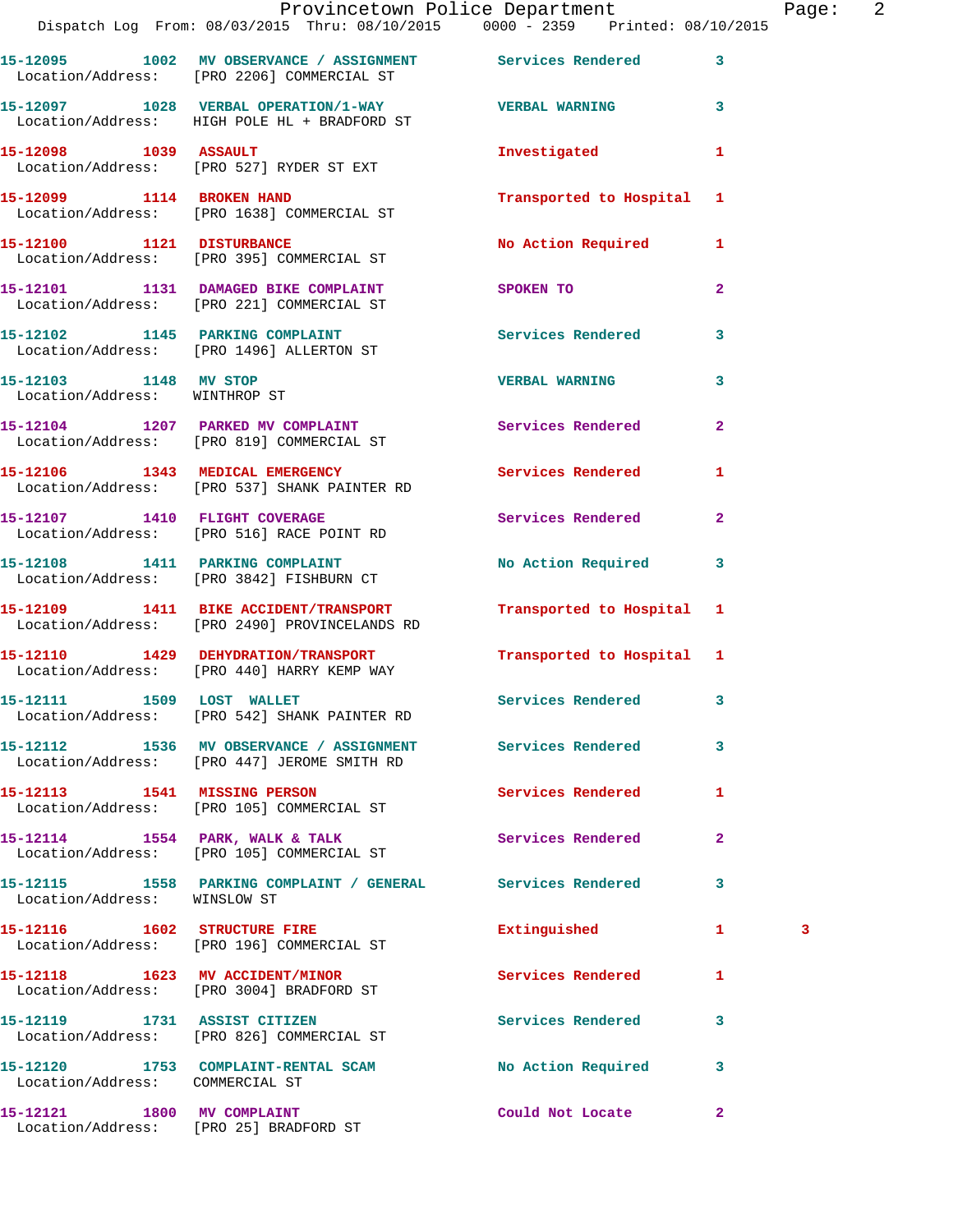|                                                               | 15-12122 1802 MEDICAL EMERGENCY<br>Location/Address: [PRO 1346] COMMERCIAL ST                            | Services Rendered          | $\mathbf{1}$            |    |
|---------------------------------------------------------------|----------------------------------------------------------------------------------------------------------|----------------------------|-------------------------|----|
|                                                               | 15-12123 1809 ASSIST CITIZEN<br>Location/Address: [PRO 2490] PROVINCELANDS RD                            | Taken/Referred to Other 3  |                         |    |
| Refer To Summons: 15-213-AR                                   | 15-12124 1831 DISTURBANCE<br>Location/Address: [PRO 395] COMMERCIAL ST                                   | Services Rendered          | $\mathbf{1}$            |    |
|                                                               | 15-12125 1849 COMPLAINT<br>Location/Address: [PRO 723] BRADFORD ST                                       | No Action Required         | $\mathbf{3}$            |    |
|                                                               | 15-12126 1854 MEDICAL EMERGENCY<br>Location/Address: [PRO 1086] PRINCE ST                                | PATIENT REFUSAL            | 1                       |    |
|                                                               | 15-12127 1904 ALARM - GENERAL<br>Location/Address: [PRO 516] RACE POINT RD                               | False Alarm                | 1                       |    |
| Refer To Arrest: 15-212-AR                                    | 15-12128 1918 MV COMPLAINT/OUI<br>Location/Address: [PRO 3259] MACMILLAN WHARF                           | Arrest(s) Made             | $\overline{2}$          |    |
|                                                               | 15-12129    1952    COMPLAINT<br>Location/Address: [PRO 395] COMMERCIAL ST                               | No Action Required         | $\mathbf{3}$            |    |
|                                                               | 15-12130 2017 NOISE COMPLAINT<br>Location/Address: [PRO 228] COMMERCIAL ST                               | <b>Services Rendered</b>   | 3                       |    |
|                                                               | 15-12131 2033 ALARM - FIRE<br>Location/Address: [PRO 3260] BRADFORD ST EXT                               | False Alarm                | 1                       |    |
|                                                               | 15-12132 2216 COMPLAINT<br>Location/Address: [PRO 484] MASONIC PL                                        | SPOKEN TO                  | $\overline{\mathbf{3}}$ |    |
|                                                               | 15-12133 2227 BUILDING/PROPERTY CHECK<br>Location/Address: [PRO 1638] COMMERCIAL ST                      | BLDG/PROP Checked/Secure 3 |                         |    |
|                                                               | 15-12134 2253 BUILDING/PROPERTY CHECK<br>Location/Address: [PRO 182] COMMERCIAL ST                       | BLDG/PROP Checked/Secure 3 |                         |    |
|                                                               | 15-12135 2323 FOUND WALLET/RETURNED<br>Location/Address: [PRO 523] COMMERCIAL ST                         | Services Rendered 3        |                         | 1. |
|                                                               | 15-12136 2347 SUSPICIOUS ACTIVITY Services Rendered 2<br>Location/Address: [PRO 539] SHANK PAINTER RD    |                            |                         |    |
| Location/Address: BRADFORD ST                                 | 15-12137 2359 BUILDING/PROPERTY CHECK BLDG/PROP Checked/Secure 3                                         |                            |                         |    |
| For Date: $08/04/2015$ - Tuesday                              |                                                                                                          |                            |                         |    |
|                                                               | 15-12138 0028 MV OBSERVANCE / ASSIGNMENT Services Rendered<br>Location/Address: HOWLAND ST + BRADFORD ST |                            | 3                       |    |
| 15-12139 0042 MV STOP<br>Location/Address: ROUTE 6            |                                                                                                          | <b>VERBAL WARNING</b>      | 3                       |    |
| 15-12140 0047 HAZARDS<br>Location/Address: [PRO 3440] ROUTE 6 |                                                                                                          | Removed Hazard             | $\mathbf{2}$            |    |
|                                                               | 15-12142 0315 LOBBY TRAFFIC<br>Location/Address: [PRO 542] SHANK PAINTER RD                              | Services Rendered          | $\mathbf{2}$            | 22 |
| 15-12143 0353 MV COMPLAINT                                    | Location/Address: [PRO 526] RYDER ST EXT                                                                 | Could Not Locate           | $\overline{2}$          |    |
|                                                               | 15-12144 0425 MEDICAL EMERGENCY<br>Location/Address: [PRO 323] COMMERCIAL ST                             | Transported to Hospital 1  |                         |    |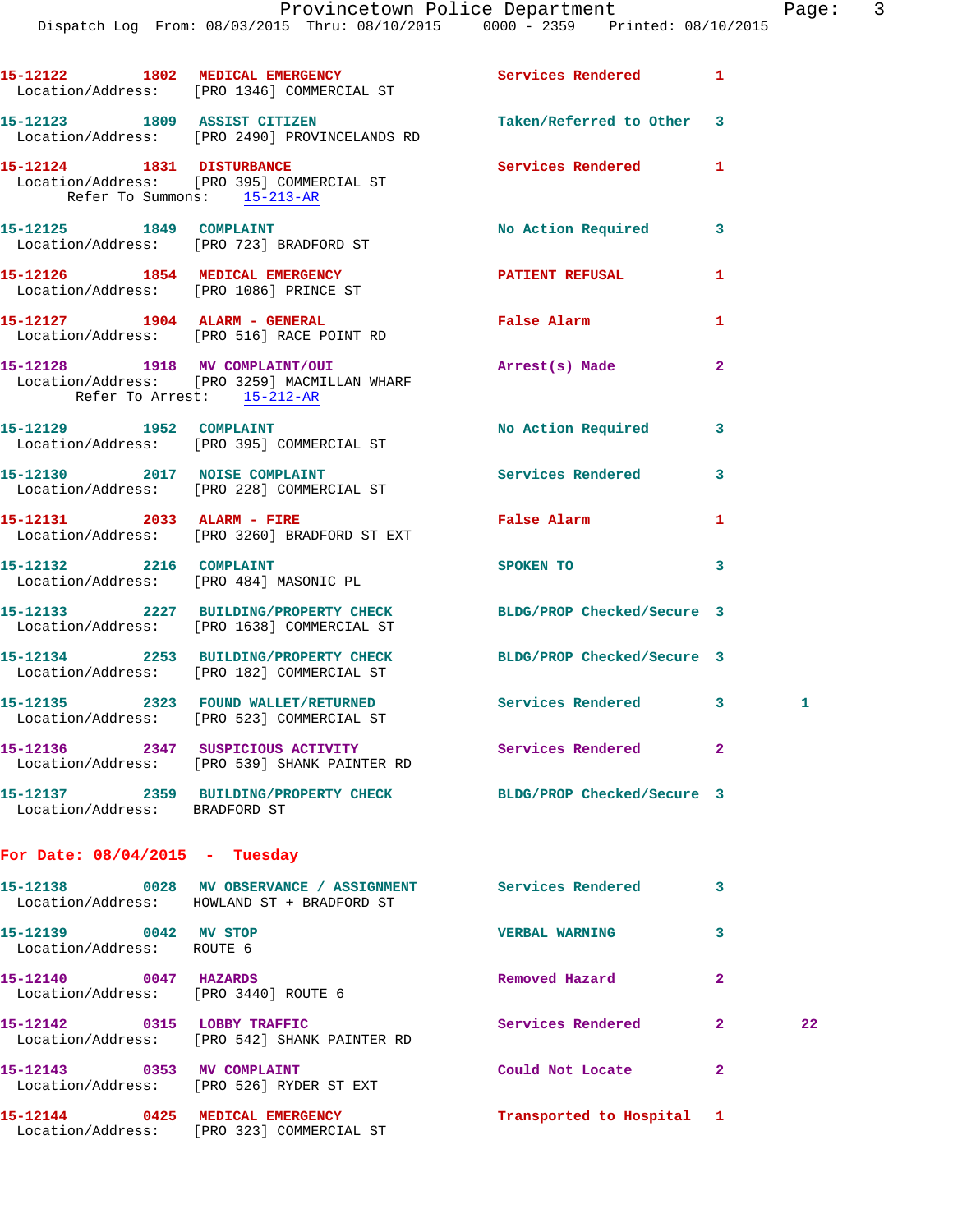Dispatch Log From: 08/03/2015 Thru: 08/10/2015 0000 - 2359 Printed: 08/10/2015

|                                    | 15-12145 0745 BUILDING/PROPERTY CHECK Services Rendered<br>Location/Address: [PRO 3259] MACMILLAN WHARF    |                           | 3                 |
|------------------------------------|------------------------------------------------------------------------------------------------------------|---------------------------|-------------------|
|                                    | 15-12149 0750 COURT RUN<br>Location/Address: [PRO 542] SHANK PAINTER RD                                    | Services Rendered         | 3                 |
| 15-12146 0801 FALL                 | Location/Address: [PRO 1197] BRADFORD ST                                                                   | Transported to Hospital 1 |                   |
|                                    | 15-12147 0813 MV DISABLED<br>Location/Address: [PRO 2513] ROUTE 6                                          | Services Rendered         | $\overline{2}$    |
| 15-12148 0823 HAZARDS              | Location/Address: [PRO 3296] SHANK PAINTER RD                                                              | Services Rendered         | $\overline{2}$    |
|                                    | 15-12150 0831 TREE DOWN<br>Location/Address: [PRO 106] COMMERCIAL ST                                       | Taken/Referred to Other   | $\overline{2}$    |
| Location/Address: NELSON AVE       | 15-12151 0840 BUILDING/PROPERTY CHECK Services Rendered                                                    |                           | 3                 |
| Location/Address: SEASHORE PARK DR | 15-12152 0841 BUILDING/PROPERTY CHECK Services Rendered                                                    |                           | 3                 |
|                                    | 15-12153 0844 TRANSFORMER OUT<br>Location/Address: [PRO 2520] PRINCE ST                                    | Taken/Referred to Other 2 |                   |
|                                    | 15-12154 0849 MV SPEED COMPLAINT<br>Location/Address: RACE POINT RD + NELSON AVE                           | Unfounded                 | $\overline{2}$    |
|                                    | 15-12155 0902 LOST IPHONE/FOUND<br>Location/Address: [PRO 542] SHANK PAINTER RD                            | Services Rendered         | $\mathbf{3}$<br>1 |
|                                    | 15-12156 0935 FOUND WALLET<br>Location/Address: [PRO 542] SHANK PAINTER RD                                 | Services Rendered         | $3 -$<br>1        |
|                                    | 15-12157 1011 BUILDING/PROPERTY CHECK Services Rendered<br>Location/Address: [PRO 2977] COMMERCIAL ST      |                           | 3                 |
|                                    | 15-12158 1017 ALARM - FIRE<br>Location/Address: [PRO 372] COMMERCIAL ST                                    | False Alarm               | 1                 |
|                                    | 15-12159 1045 PARK, WALK & TALK<br>Location/Address: [PRO 2500] COMMERCIAL ST                              | Services Rendered         | $\mathbf{2}$      |
|                                    | 15-12160 1109 BUILDING/PROPERTY CHECK<br>Location/Address: [PRO 340] COMMERCIAL ST                         | Services Rendered         | 3                 |
|                                    | 15-12161 1147 MV OBSERVANCE / ASSIGNMENT Services Rendered<br>Location/Address: RACE POINT RD + NELSON AVE |                           | 3                 |
| 15-12162 1149 MV STOP              | Location/Address: NELSON AVE + RACE POINT RD                                                               | <b>VERBAL WARNING</b>     | 3                 |
| 15-12163 1157 MV DISABLED          | Location/Address: NELSON AVE + RACE POINT RD                                                               | Services Rendered         | $\mathbf{2}$      |
|                                    | 15-12164 1243 FLIGHT COVERAGE<br>Location/Address: [PRO 516] RACE POINT RD                                 | Services Rendered         | $\mathbf{2}$      |
|                                    | 15-12165 1347 MV OBSERVANCE / ASSIGNMENT<br>Location/Address: [PRO 2206] COMMERCIAL ST                     | Services Rendered         | 3                 |
|                                    | 15-12166 1419 STOMACH CRAMPS<br>Location/Address: [PRO 442] HARRY KEMP WAY                                 | Transported to Hospital 1 |                   |
|                                    | 15-12167 1428 BIKE ACCIDENT/TRANSPORT<br>Location/Address: [PRO 42] BRADFORD ST                            | Transported to Hospital   | $\mathbf{2}$      |
|                                    | 15-12168 1515 BUILDING/PROPERTY CHECK BLDG/PROP Checked/Secure 3                                           |                           |                   |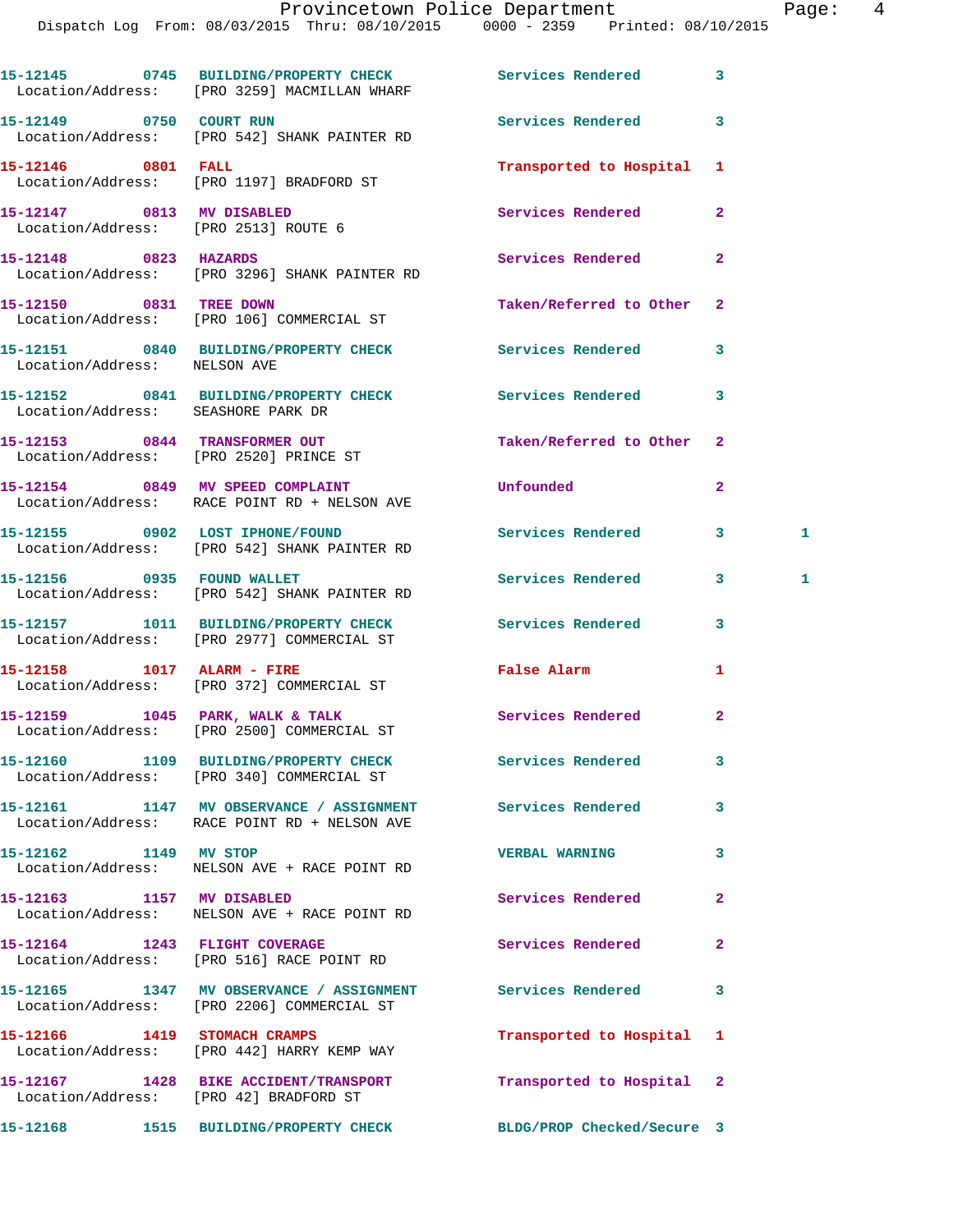|                                                           | Dispatch Log From: 08/03/2015 Thru: 08/10/2015 0000 - 2359 Printed: 08/10/2015                                | Provincetown Police Department                                                                                 |                | Page: 5 |  |
|-----------------------------------------------------------|---------------------------------------------------------------------------------------------------------------|----------------------------------------------------------------------------------------------------------------|----------------|---------|--|
|                                                           | Location/Address: [PRO 1778] SHANK PAINTER RD                                                                 |                                                                                                                |                |         |  |
|                                                           | 15-12169 1544 HARASSMENT/NEIGHBOR SPOKEN TO<br>Location/Address: [PRO 916] FISHBURN CT                        |                                                                                                                | $\overline{2}$ |         |  |
|                                                           | 15-12170 1547 MEDICAL EMERGENCY<br>Location/Address: [PRO 2490] PROVINCELANDS RD                              | PATIENT REFUSAL                                                                                                | 1.             |         |  |
| 15-12171 1553 RENTAL SCAM<br>Location/Address: HARBOUR DR |                                                                                                               | Services Rendered                                                                                              | $\mathbf{2}$   |         |  |
|                                                           | 15-12172 1627 ASSIST AGENCY/TEST CALL Services Rendered 3<br>Location/Address: [PRO 516] RACE POINT RD        |                                                                                                                |                |         |  |
|                                                           | 15-12174 1645 SERVE SUMMONS<br>Location/Address: [PRO 1760] PRISCILLA ALDEN RD                                | Could Not Locate 3                                                                                             |                |         |  |
|                                                           | 15-12175 1647 PARK, WALK & TALK 5 Services Rendered 2<br>Location/Address: [PRO 105] COMMERCIAL ST            |                                                                                                                |                |         |  |
|                                                           | 15-12176 1651 BUILDING/PROPERTY CHECK BLDG/PROP Checked/Secure 3<br>Location/Address: [PRO 571] ALDEN ST      |                                                                                                                |                |         |  |
| Location/Address: PLEASANT ST                             | 15-12177 1703 RENTAL SCAM                                                                                     | Services Rendered 2                                                                                            |                |         |  |
|                                                           | 15-12178 1707 PARK, WALK & TALK 1988 Services Rendered 2<br>Location/Address: [PRO 105] COMMERCIAL ST         |                                                                                                                |                |         |  |
|                                                           | 15-12179 1759 BUILDING/PROPERTY CHECK BLDG/PROP Checked/Secure 3<br>Location/Address: [PRO 2481] TREMONT ST   |                                                                                                                |                |         |  |
| 15-12180 1910 ANIMAL CALL                                 | Location/Address: [PRO 2683] COMMERCIAL ST                                                                    | SPOKEN TO AND TO A RESIDENCE OF A RESIDENCE OF A RESIDENCE OF A RESIDENCE OF A RESIDENCE OF A RESIDENCE OF A R | $\mathbf{2}$   |         |  |
| Location/Address: HIGH POLE HILL                          | 15-12181 1959 MV OBSERVANCE / ASSIGNMENT No Action Required 3                                                 |                                                                                                                |                |         |  |
|                                                           | 15-12182 2011 BUILDING/PROPERTY CHECK BLDG/PROP Checked/Secure 3<br>Location/Address: [PRO 519] RACE POINT RD |                                                                                                                |                |         |  |
|                                                           | 15-12186 2044 MEDICAL EMERGENCY<br>Location/Address: [PRO 2703] COMMERCIAL ST                                 | Transported to Hospital 1                                                                                      |                |         |  |
| 15-12187 2058 ASSAULT<br>Location/Address: STANDISH ST    | Refer To Arrest:<br>Refer To Arrest: 15-217-AR                                                                | Arrest(s) Made 1                                                                                               |                | 4       |  |
| Location/Address: STANDISH ST                             | 15-12188 2103 MEDICAL EMERGENCY                                                                               | <b>PATIENT REFUSAL</b>                                                                                         | 1              |         |  |
| Location/Address: [PRO 1269] ALDEN ST                     | 15-12189 2113 NOISE COMPLAINT                                                                                 | <b>GONE ON ARRIVAL</b>                                                                                         | 3              |         |  |
| 15-12190 2221 HAZARDS<br>Location/Address: COMMERCIAL ST  |                                                                                                               | No Action Required                                                                                             | 2              |         |  |
| 15-12191 2248 FOUND BAG                                   | Location/Address: [PRO 3259] MACMILLAN WHARF                                                                  | <b>Services Rendered</b>                                                                                       | 3              |         |  |
|                                                           | 15-12192 2249 MEDICAL EMERGENCY/PAST ASSAULT<br>Location/Address: [PRO 4007] STANDISH ST                      | Transported to Hospital 1                                                                                      |                |         |  |
|                                                           | 15-12193 2255 MEDICAL EMERGENCY/FALL<br>Location/Address: [PRO 3607] COMMERCIAL ST                            | Transported to Hospital 1                                                                                      |                |         |  |
|                                                           | 15-12194 2331 NOISE COMPLAINT/PARTY<br>Location/Address: [PRO 312] COMMERCIAL ST                              | Services Rendered 3                                                                                            |                |         |  |
|                                                           | 15-12195 2342 BUILDING/PROPERTY CHECK                                                                         | BLDG/PROP Checked/Secure 3                                                                                     |                |         |  |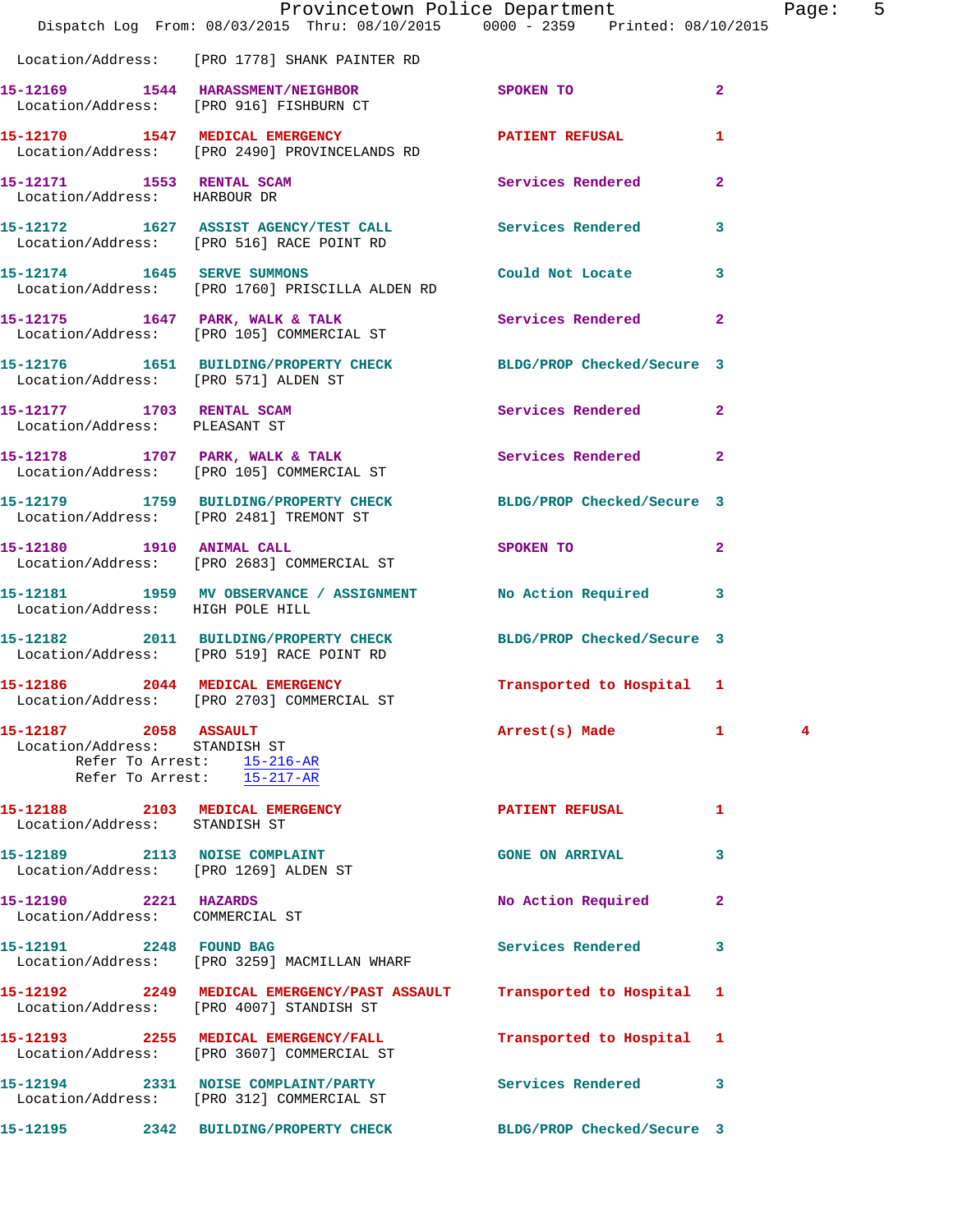|                                      | Provincetown Police Department<br>Dispatch Log From: 08/03/2015 Thru: 08/10/2015 0000 - 2359 Printed: 08/10/2015 |                     |                         | Page: 6 |  |
|--------------------------------------|------------------------------------------------------------------------------------------------------------------|---------------------|-------------------------|---------|--|
|                                      | Location/Address: [PRO 1638] COMMERCIAL ST                                                                       |                     |                         |         |  |
|                                      | 15-12196 2345 BUILDING/PROPERTY CHECK BLDG/PROP Checked/Secure 3<br>Location/Address: [PRO 1989] COMMERCIAL ST   |                     |                         |         |  |
|                                      | 15-12197 2348 BUILDING/PROPERTY CHECK BLDG/PROP Checked/Secure 3<br>Location/Address: [PRO 1952] COMMERCIAL ST   |                     |                         |         |  |
| Location/Address: [PRO 3440] ROUTE 6 | 15-12198 2353 MV OBSERVANCE / ASSIGNMENT Services Rendered 3                                                     |                     |                         |         |  |
| For Date: $08/05/2015$ - Wednesday   |                                                                                                                  |                     |                         |         |  |
|                                      | 15-12199 0006 MV STOP/VERBAL ONE WAY WERBAL WARNING 3<br>Location/Address: [PRO 230] COMMERCIAL ST               |                     |                         |         |  |
| Location/Address: [PRO 3672] ROUTE 6 | 15-12200 0011 MV STOP/VERBAL SPEED WERBAL WARNING                                                                |                     | $\overline{\mathbf{3}}$ |         |  |
|                                      | 15-12201 0014 MV OBSERVANCE / ASSIGNMENT Services Rendered 3<br>Location/Address: BRADFORD ST + HOWLAND ST       |                     |                         |         |  |
|                                      | 15-12202 0026 MV STOP/VERBAL STOP SIGN VERBAL WARNING<br>Location/Address: BRADFORD ST + KENDALL LN              |                     | 3                       |         |  |
| Location/Address: SNAIL RD           | 15-12203 0032 MV STOP/VERBAL EXP REG WERBAL WARNING                                                              |                     | $\mathbf{3}$            |         |  |
| Location/Address: [PRO 3672] ROUTE 6 | 15-12205 0038 MV STOP/VERBAL SPEED WERBAL WARNING 3                                                              |                     |                         |         |  |
|                                      | 15-12204 0039 BUILDING/PROPERTY CHECK BLDG/PROP Checked/Secure 3<br>Location/Address: [PRO 440] HARRY KEMP WAY   |                     |                         |         |  |
|                                      | 15-12207 0054 MV STOP/VERBAL DRIVERS H/L VERBAL WARNING 3<br>Location/Address: [PRO 2577] BRADFORD ST            |                     |                         |         |  |
|                                      | 15-12209 0056 BUILDING/PROPERTY CHECK BLDG/PROP Checked/Secure 3<br>Location/Address: [PRO 444] HIGH POLE HILL   |                     |                         |         |  |
|                                      | 15-12208 0057 PARK, WALK & TALK Services Rendered 2<br>Location/Address: [PRO 105] COMMERCIAL ST                 |                     |                         |         |  |
|                                      | 15-12210 0103 ASSAULT/PAST FIGHT DISPERSED Services Rendered 1<br>Location/Address: [PRO 146] COMMERCIAL ST      |                     |                         |         |  |
|                                      | 15-12212 0147 BUILDING/PROPERTY CHECK BLDG/PROP Checked/Secure 3<br>Location/Address: [PRO 447] JEROME SMITH RD  |                     |                         |         |  |
|                                      | 15-12213 0147 BUILDING/PROPERTY CHECK BLDG/PROP Checked/Secure 3<br>Location/Address: [PRO 2539] RYDER ST        |                     |                         |         |  |
|                                      | 15-12214 0315 BUILDING/PROPERTY CHECK BLDG/PROP Checked/Secure 3<br>Location/Address: [PRO 530] SHANK PAINTER RD |                     |                         |         |  |
|                                      | 15-12215 0359 POSSIBLE IP/WENT HOME<br>Location/Address: [PRO 2489] BRADFORD ST                                  | Services Rendered 2 |                         |         |  |
|                                      | 15-12216 0510 BUILDING/PROPERTY CHECK BLDG/PROP Checked/Secure 3<br>Location/Address: [PRO 3430] COMMERCIAL ST   |                     |                         |         |  |
|                                      | 15-12217 0629 LOBBY ACTIVITY REPORT Services Rendered 2<br>Location/Address: [PRO 542] SHANK PAINTER RD          |                     |                         | 34      |  |
|                                      | 15-12218 0641 NOISE COMPLAINT/CONSTRUCTION SPOKEN TO 3<br>Location/Address: [PRO 1740] BRADFORD ST EXT           |                     |                         |         |  |
| 15-12219 0810 COURT RUN              | Location/Address: [PRO 542] SHANK PAINTER RD                                                                     | Services Rendered 3 |                         |         |  |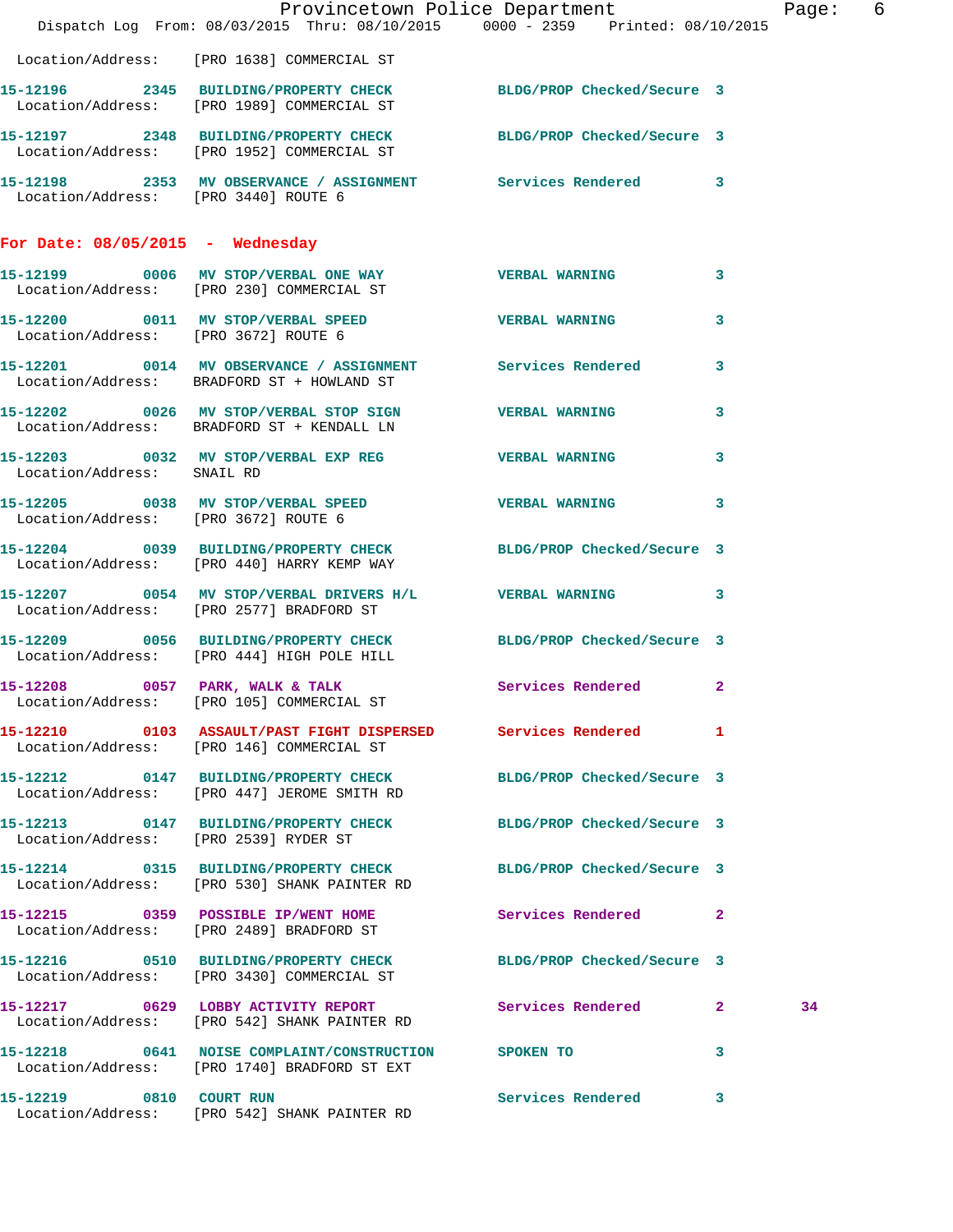|                                      | Provincetown Police Department Fage: 7<br>Dispatch Log From: 08/03/2015 Thru: 08/10/2015 0000 - 2359 Printed: 08/10/2015 |                                                                   |                |  |
|--------------------------------------|--------------------------------------------------------------------------------------------------------------------------|-------------------------------------------------------------------|----------------|--|
|                                      | 15-12220 0829 MV'S MOVED Services Rendered 2<br>Location/Address: [PRO 2426] COMMERCIAL ST                               |                                                                   |                |  |
| Location/Address: [PRO 3287] ROUTE 6 | 15-12221 0831 BUILDING/PROPERTY CHECK BLDG/PROP Checked/Secure 3                                                         |                                                                   |                |  |
|                                      | 15-12222 0832 BUILDING/PROPERTY CHECK BLDG/PROP Checked/Secure 3<br>Location/Address: [PRO 3259] MACMILLAN WHARF         |                                                                   |                |  |
|                                      | 15-12223 0845 LOST CHILLER Services Rendered 3<br>Location/Address: [PRO 1255] COMMERCIAL ST                             |                                                                   |                |  |
|                                      | 15-12224     0917   LIFT ASSIST/TRANSPORT<br>Location/Address:   [PRO 781]CAPTAIN BERTIES WAY                            | Transported to Hospital 1                                         |                |  |
|                                      | 15-12226 0935 OPEN CONTAINERS<br>Location/Address: [PRO 105] COMMERCIAL ST                                               | <b>VERBAL WARNING</b>                                             | $\mathbf{2}$   |  |
|                                      | 15-12227 0947 TRAFFIC CONTROL<br>Location/Address: FRANKLIN ST + BRADFORD ST                                             | <b>SPOKEN TO</b>                                                  | 3              |  |
|                                      | 15-12228 1002 HEAD INJURY/TRANSPORT Transported to Hospital 1<br>Location/Address: [PRO 440] HARRY KEMP WAY              |                                                                   |                |  |
|                                      | 15-12229 1034 FAIL TO RESTRAIN<br>Location/Address: [PRO 668] COMMERCIAL ST                                              | SPOKEN TO                                                         | $\overline{2}$ |  |
|                                      | 15-12230 1039 COMPLAINT<br>Location/Address: [PRO 542] SHANK PAINTER RD                                                  | SPOKEN TO                                                         | 3              |  |
| 15-12231 1046 FOX CALL               | Location/Address: [PRO 1645] HARRY KEMP WAY                                                                              | Services Rendered                                                 | $\overline{2}$ |  |
|                                      | 15-12232 1101 911 MISDIAL<br>Location/Address: [PRO 516] RACE POINT RD                                                   | <b>Services Rendered</b>                                          | 1              |  |
| 15-12233 1124 LOST WALLET            | Location/Address: [PRO 542] SHANK PAINTER RD                                                                             | Services Rendered                                                 | $\mathbf{3}$   |  |
|                                      | 15-12234 1149 HARASSMENT COMPLAINT<br>Location/Address: [PRO 1946] CREEK HILL RD                                         | SPOKEN TO AND TO A STRUCK TO A THING OF THE STRUCK OF THE STRUCK. | $\overline{2}$ |  |
|                                      | 15-12235 1158 BUILDING/PROPERTY CHECK<br>Location/Address: [PRO 3317] CEMETERY RD                                        | BLDG/PROP Checked/Secure 3                                        |                |  |
|                                      | 15-12237 1326 PARK, WALK & TALK Services Rendered<br>Location/Address: [PRO 105] COMMERCIAL ST                           |                                                                   | $\mathbf{2}$   |  |
| Location/Address: COMMERCIAL ST      | 15-12236 1327 PARK, WALK & TALK                                                                                          | Services Rendered                                                 | $\mathbf{2}$   |  |
|                                      | 15-12238 1341 BUILDING/PROPERTY CHECK BLDG/PROP Checked/Secure 3<br>Location/Address: [PRO 402] COMMERCIAL ST            |                                                                   |                |  |
|                                      | 15-12239 1343 BUILDING/PROPERTY CHECK BLDG/PROP Checked/Secure 3<br>Location/Address: [PRO 105] COMMERCIAL ST            |                                                                   |                |  |
|                                      | 15-12240 1402 MV OBSERVANCE / ASSIGNMENT Services Rendered<br>Location/Address: [PRO 2206] COMMERCIAL ST                 |                                                                   | 3              |  |
|                                      | 15-12241 1437 QUARANTINE NOTICE Services Rendered<br>Location/Address: [PRO 1540] COMMERCIAL ST                          |                                                                   | $\overline{2}$ |  |
|                                      | 15-12242 1505 THREATS<br>Location/Address: [PRO 385] COMMERCIAL ST                                                       | SPOKEN TO                                                         | $\mathbf{2}$   |  |
| 15-12244 1530 FOLLOW UP              | Location/Address: [PRO 395] COMMERCIAL ST                                                                                | SPOKEN TO                                                         | $\mathbf{2}$   |  |
|                                      |                                                                                                                          |                                                                   | $\mathbf{2}$   |  |

Location/Address: [PRO 175] COMMERCIAL ST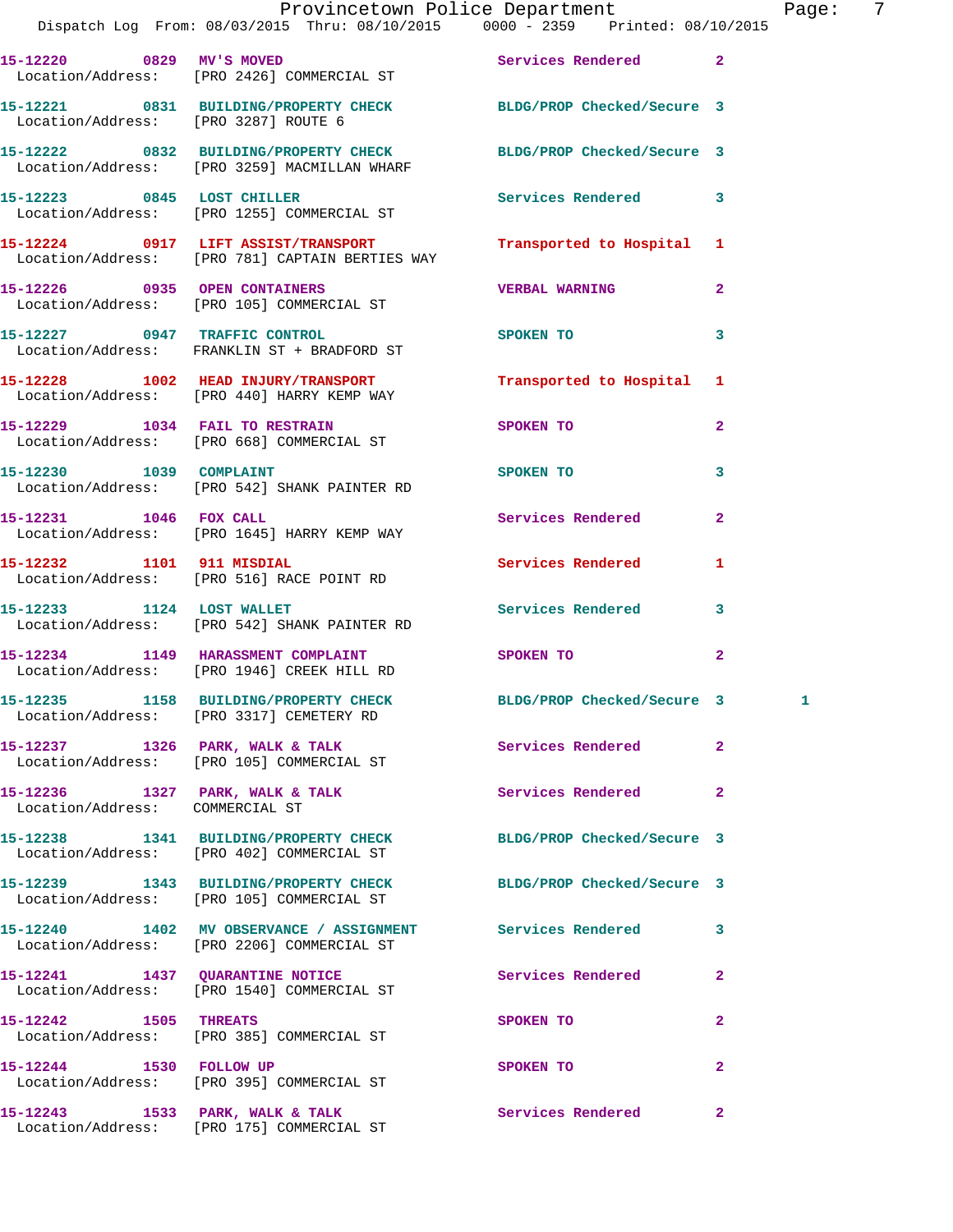|                                                          | 15-12245 1536 LOST WEDDING BAND<br>Location/Address: [PRO 542] SHANK PAINTER RD                             | Services Rendered 3        |                         |
|----------------------------------------------------------|-------------------------------------------------------------------------------------------------------------|----------------------------|-------------------------|
|                                                          | 15-12246 1554 PARK, WALK & TALK<br>Location/Address: [PRO 105] COMMERCIAL ST                                | <b>Services Rendered</b>   | $\overline{2}$          |
| 15-12247 1602 LOST WALLET<br>Location/Address: DUNCAN LN |                                                                                                             | Services Rendered 3        |                         |
|                                                          | 15-12248 1623 BUILDING/PROPERTY CHECK<br>Location/Address: [PRO 105] COMMERCIAL ST                          | BLDG/PROP Checked/Secure 3 |                         |
| 15-12249 1629 DISTURBANCE                                | Location/Address: HARRY KEMP WAY + CONWELL ST                                                               | SPOKEN TO                  | $\mathbf{1}$            |
| Location/Address: STANDISH ST                            | 15-12250 1717 PARKING COMPLAINT / GENERAL GONE ON ARRIVAL                                                   |                            | 3                       |
|                                                          | 15-12251 1721 FIREARMS / WEAPONS<br>Location/Address: [PRO 508] PILGRIM HEIGHTS RD                          | Services Rendered          | $\overline{2}$          |
|                                                          | 15-12252 1724 COMPLAINT - STREET PERFORMERS SPOKEN TO<br>Location/Address: [PRO 105] COMMERCIAL ST          |                            | 3                       |
| 15-12253 1834 COMPLAINT                                  | Location/Address: [PRO 2945] COMMERCIAL ST                                                                  | Peace Restored             | 3                       |
|                                                          | 15-12254 1907 COMPLAINT - STREET PERFORMERS Services Rendered<br>Location/Address: [PRO 1952] COMMERCIAL ST |                            | $\overline{\mathbf{3}}$ |
| Location/Address: COMMERCIAL ST                          | 15-12255 1928 MEDICAL EMERGENCY                                                                             | <b>PATIENT REFUSAL</b>     | $\mathbf{1}$            |
| Location/Address: [PRO 57] BRADFORD ST                   | 15-12257 2040 MEDICAL EMERGENCY/VOMITING Transported to Hospital 1                                          |                            |                         |
|                                                          | 15-12258 2045 BUILDING/PROPERTY CHECK<br>Location/Address: [PRO 1952] COMMERCIAL ST                         | BLDG/PROP Checked/Secure 3 |                         |
| Location/Address: [PRO 451] JOHNSON ST                   | 15-12279 2112 BUILDING/PROPERTY CHECK Services Rendered 3                                                   |                            |                         |
|                                                          | 15-12259 2122 COMPLAINT - STREET PERFORMERS SPOKEN TO<br>Location/Address: [PRO 3432] COMMERCIAL ST         |                            | 3                       |
| 15-12260 2133 SHOPLIFTING                                | Location/Address: [PRO 3314] COMMERCIAL ST                                                                  | <b>Services Rendered</b>   | 3                       |
|                                                          | 15-12261 2136 BUILDING/PROPERTY CHECK<br>Location/Address: [PRO 519] RACE POINT RD                          | BLDG/PROP Checked/Secure 3 |                         |
|                                                          | 15-12262 2145 MEDICAL EMERGENCY/SHELLFISH<br>Location/Address: WASHINGTON AVE + COMMERCIAL ST               | Transported to Hospital 1  |                         |
|                                                          | 15-12264 2240 MEDICAL EMERGENCY/B&C<br>Location/Address: [PRO 3443] COMMERCIAL ST                           | Transported to Hospital 1  |                         |
| Location/Address: [PRO 500] OAK DR                       | 15-12265 2328 BUILDING/PROPERTY CHECK                                                                       | BLDG/PROP Checked/Secure 3 |                         |
|                                                          | 15-12266 2357 MV OBSERVANCE / ASSIGNMENT Services Rendered 3<br>Location/Address: [PRO 3004] BRADFORD ST    |                            |                         |
| For Date: $08/06/2015$ - Thursday                        |                                                                                                             |                            |                         |
|                                                          | 15-12267 0012 BUILDING/PROPERTY CHECK<br>Location/Address: [PRO 1778] SHANK PAINTER RD                      | BLDG/PROP Checked/Secure 3 |                         |

**15-12268 0023 MV OBSERVANCE / ASSIGNMENT Services Rendered 3**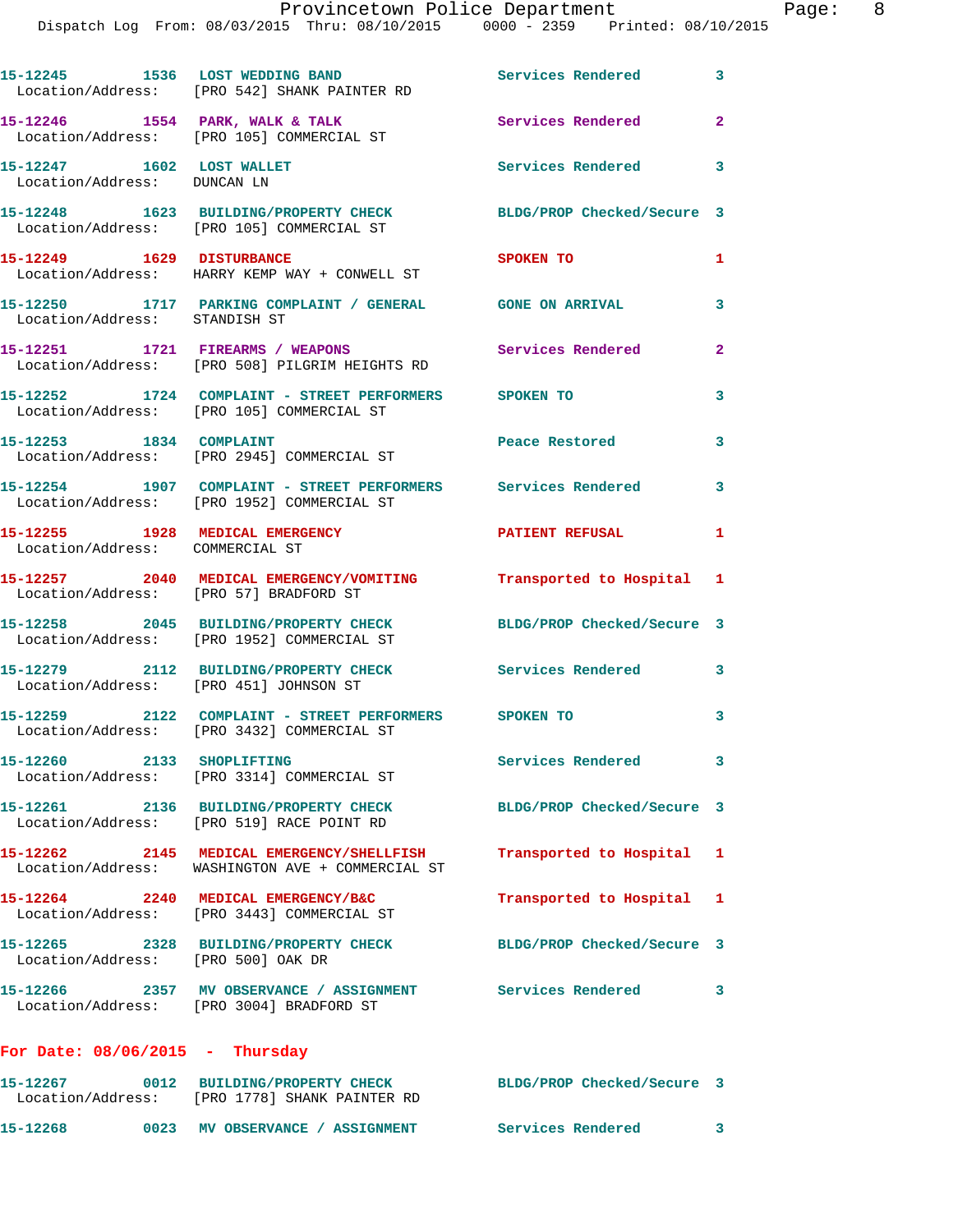|                                       |                                                                                                                  | Provincetown Police Department<br>Dispatch Log From: 08/03/2015 Thru: 08/10/2015 0000 - 2359 Printed: 08/10/2015 | Page: 9 |
|---------------------------------------|------------------------------------------------------------------------------------------------------------------|------------------------------------------------------------------------------------------------------------------|---------|
|                                       | Location/Address: BRADFORD ST + HOWLAND ST                                                                       |                                                                                                                  |         |
| 15-12269 0025 MV STOP                 | Location/Address: HARRY KEMP WAY + HOWLAND ST                                                                    | VERBAL WARNING 3                                                                                                 |         |
|                                       | 15-12270 0040 BUILDING/PROPERTY CHECK BLDG/PROP Checked/Secure 3<br>Location/Address: [PRO 175] COMMERCIAL ST    |                                                                                                                  |         |
| 15-12271 0043 MV STOP                 | Location/Address: HOWLAND ST + HARRY KEMP WAY                                                                    | VERBAL WARNING 3                                                                                                 |         |
| 15-12272 0055 MV STOP                 | Location/Address: BRADFORD ST + HANCOCK ST                                                                       | <b>VERBAL WARNING</b><br>3                                                                                       |         |
|                                       | 15-12273 0059 BUILDING/PROPERTY CHECK BLDG/PROP Checked/Secure 3<br>Location/Address: [PRO 1646] WINSLOW ST      |                                                                                                                  |         |
|                                       | 15-12274 0112 ALARM - GENERAL<br>Location/Address: [PRO 3121] COMMERCIAL ST                                      | <b>False Alarm</b><br>1                                                                                          |         |
|                                       | 15-12275 0125 PARK, WALK & TALK<br>Location/Address: [PRO 3908] COMMERCIAL ST                                    | $\overline{2}$<br>Services Rendered                                                                              |         |
|                                       | 15-12277 0129 NOISE COMPLAINT<br>Location/Address: [PRO 1666] BANGS ST                                           | SPOKEN TO<br>3                                                                                                   |         |
|                                       | 15-12278 0138 BUILDING/PROPERTY CHECK BLDG/PROP Checked/Secure 3<br>Location/Address: [PRO 433] RYDER ST EXT     |                                                                                                                  |         |
|                                       | 15-12280 0226 LOBBY TRAFFIC<br>Location/Address: [PRO 542] SHANK PAINTER RD                                      | Services Rendered 2                                                                                              | 43      |
|                                       | 15-12282 0251 BUILDING/PROPERTY CHECK<br>Location/Address: [PRO 3609] COMMERCIAL ST                              | BLDG/PROP Checked/Secure 3                                                                                       |         |
|                                       | 15-12281 0252 BUILDING/PROPERTY CHECK BLDG/PROP Checked/Secure 3<br>Location/Address: [PRO 447] JEROME SMITH RD  |                                                                                                                  |         |
|                                       | 15-12283 0313 BUILDING/PROPERTY CHECK<br>Location/Address: [PRO 306] COMMERCIAL ST                               | BLDG/PROP Checked/Secure 3                                                                                       |         |
|                                       | 15-12284 0324 RAPID HEART/TRANSPORT<br>Location/Address: [PRO 3017] HARRY KEMP WAY                               | Transported to Hospital 1                                                                                        |         |
|                                       | 15-12285 0336 BIKE ACCIDENT/TRANSPORT<br>Location/Address: [PRO 2977] COMMERCIAL ST                              | Transported to Hospital 2                                                                                        |         |
|                                       | 15-12286 0458 VERBAL TAIL LIGHT<br>Location/Address: [PRO 3259] MACMILLAN WHARF                                  | <b>VERBAL WARNING</b><br>$\mathbf{3}$                                                                            |         |
|                                       | 15-12287 0459 BUILDING/PROPERTY CHECK BLDG/PROP Checked/Secure 3<br>Location/Address: [PRO 530] SHANK PAINTER RD |                                                                                                                  |         |
|                                       | 15-12289 0459 PARK, WALK & TALK<br>Location/Address: [PRO 3259] MACMILLAN WHARF                                  | Services Rendered<br>$\mathbf{2}$                                                                                |         |
| Location/Address: [PRO 512] PRINCE ST | 15-12288 0514 BUILDING/PROPERTY CHECK BLDG/PROP Checked/Secure 3                                                 |                                                                                                                  |         |
| Location/Address: [PRO 2539] RYDER ST | 15-12290 0547 BUILDING/PROPERTY CHECK BLDG/PROP Checked/Secure 3                                                 |                                                                                                                  |         |
|                                       | 15-12291 0558 BUILDING/PROPERTY CHECK<br>Location/Address: [PRO 2483] COMMERCIAL ST                              | BLDG/PROP Checked/Secure 3                                                                                       |         |
|                                       | 15-12292 0620 BUILDING/PROPERTY CHECK BLDG/PROP Checked/Secure 3<br>Location/Address: [PRO 554] TREMONT ST       |                                                                                                                  |         |
| Location/Address: [PRO 3287] ROUTE 6  | 15-12293 0744 PARK, WALK & TALK                                                                                  | Services Rendered<br>$\mathbf{2}$                                                                                |         |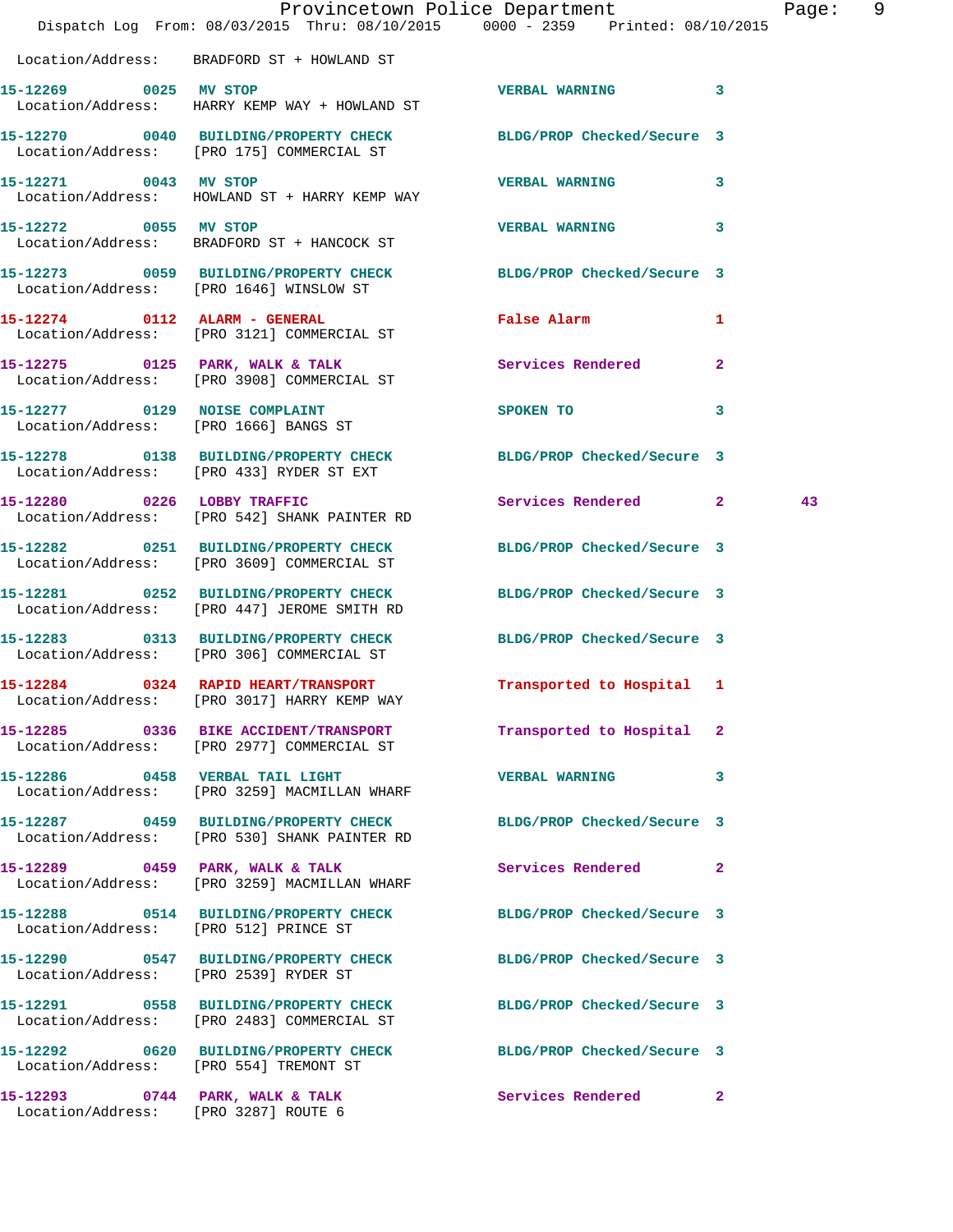|                               | 15-12294 0758 MEDICAL ALARM<br>Location/Address: [PRO 3327] COMMERCIAL ST                                    | <b>False Alarm</b>         | 1              |    |
|-------------------------------|--------------------------------------------------------------------------------------------------------------|----------------------------|----------------|----|
|                               | 15-12295 0804 DOCTOR-ORDERED TRANSPORT Transported to Hospital 1<br>Location/Address: [PRO 3222] ALDEN ST    |                            |                |    |
|                               | 15-12296 0813 BUILDING/PROPERTY CHECK<br>Location/Address: [PRO 3259] MACMILLAN WHARF                        | Services Rendered          | 3              |    |
|                               | 15-12297 0836 MV OBSERVANCE / ASSIGNMENT<br>Location/Address: HIGH POLE HL + BRADFORD ST                     | Services Rendered          | 3              |    |
| Location/Address: CUDWORTH ST | 15-12298 0838 PARKED MV COMPLAINT                                                                            | Could Not Locate           | $\mathbf{2}$   |    |
|                               | 15-12299 0906 PARKED MV ACCIDENT<br>Location/Address: [PRO 2931] COMMERCIAL ST                               | Services Rendered          | 1              |    |
|                               | 15-12300 0912 LOST IPHONE 5C<br>Location/Address: [PRO 542] SHANK PAINTER RD                                 | <b>Services Rendered</b>   | 3              |    |
|                               | 15-12301 0927 BUILDING/PROPERTY CHECK Services Rendered<br>Location/Address: [PRO 105] COMMERCIAL ST         |                            | 3              |    |
|                               | 15-12302 0929 BUILDING/PROPERTY CHECK BLDG/PROP Checked/Secure 3<br>Location/Address: [PRO 3317] CEMETERY RD |                            |                | 1. |
|                               | 15-12303 0952 DOG BREEDING<br>Location/Address: [PRO 1250] SEASHORE PARK DR                                  | SPOKEN TO                  | $\mathbf{2}^-$ | 1  |
| 15-12304 1010 LIFT ASSIST     | Location/Address: [PRO 395] COMMERCIAL ST                                                                    | Services Rendered          | 1              |    |
|                               | 15-12305 1016 BUILDING/PROPERTY CHECK<br>Location/Address: [PRO 2977] COMMERCIAL ST                          | Services Rendered          | 3              |    |
| 15-12306 1022 BIRD IN STORE   | Location/Address: [PRO 183] COMMERCIAL ST                                                                    | Services Rendered          | $\mathbf{2}$   |    |
|                               | 15-12307 1023 LOST BLACK FLIP-PHONE<br>Location/Address: [PRO 542] SHANK PAINTER RD                          | <b>Services Rendered</b>   | 3              |    |
| 15-12308 1034 TTY TEST CALL   | Location/Address: [PRO 542] SHANK PAINTER RD                                                                 | Services Rendered          | 1              |    |
|                               | 15-12309 1049 TRAFFIC CONTROL<br>Location/Address: [PRO 2755] COMMERCIAL ST                                  | Unfounded                  | 3              |    |
|                               | 15-12311 1128 MV OBSERVANCE / ASSIGNMENT Services Rendered<br>Location/Address: BRADFORD ST + STANDISH ST    |                            | 3              |    |
|                               | 15-12312 1141 VERBAL INSPECTION/LICENSE VERBAL WARNING<br>Location/Address: [PRO 37] BRADFORD ST             |                            | 3              |    |
| 15-12313 1159 LOST IPHONE     | Location/Address: [PRO 542] SHANK PAINTER RD                                                                 | Services Rendered          | 3              |    |
|                               | 15-12314 1223 FOUND ID ZIP CASE<br>Location/Address: [PRO 175] COMMERCIAL ST                                 | Services Rendered          | 3              |    |
| 15-12315 1235 BURGLAR ALARM   | Location/Address: [PRO 2390] COMMERCIAL ST                                                                   | BLDG/PROP Checked/Secure 1 |                |    |
|                               | 15-12317 1315 MV OBSERVANCE / ASSIGNMENT Services Rendered<br>Location/Address: [PRO 488] MAYFLOWER AVE      |                            | 3              |    |
| 15-12318 1320 SERVICE CALL    | Location/Address: [PRO 1250] SEASHORE PARK DR                                                                | SPOKEN TO                  | 3              |    |
|                               | 15-12319                1326    PARKED MV HIT & RUN                          Services Rendered               |                            | $\mathbf{2}$   |    |

Location/Address: [PRO 3410] COMMERCIAL ST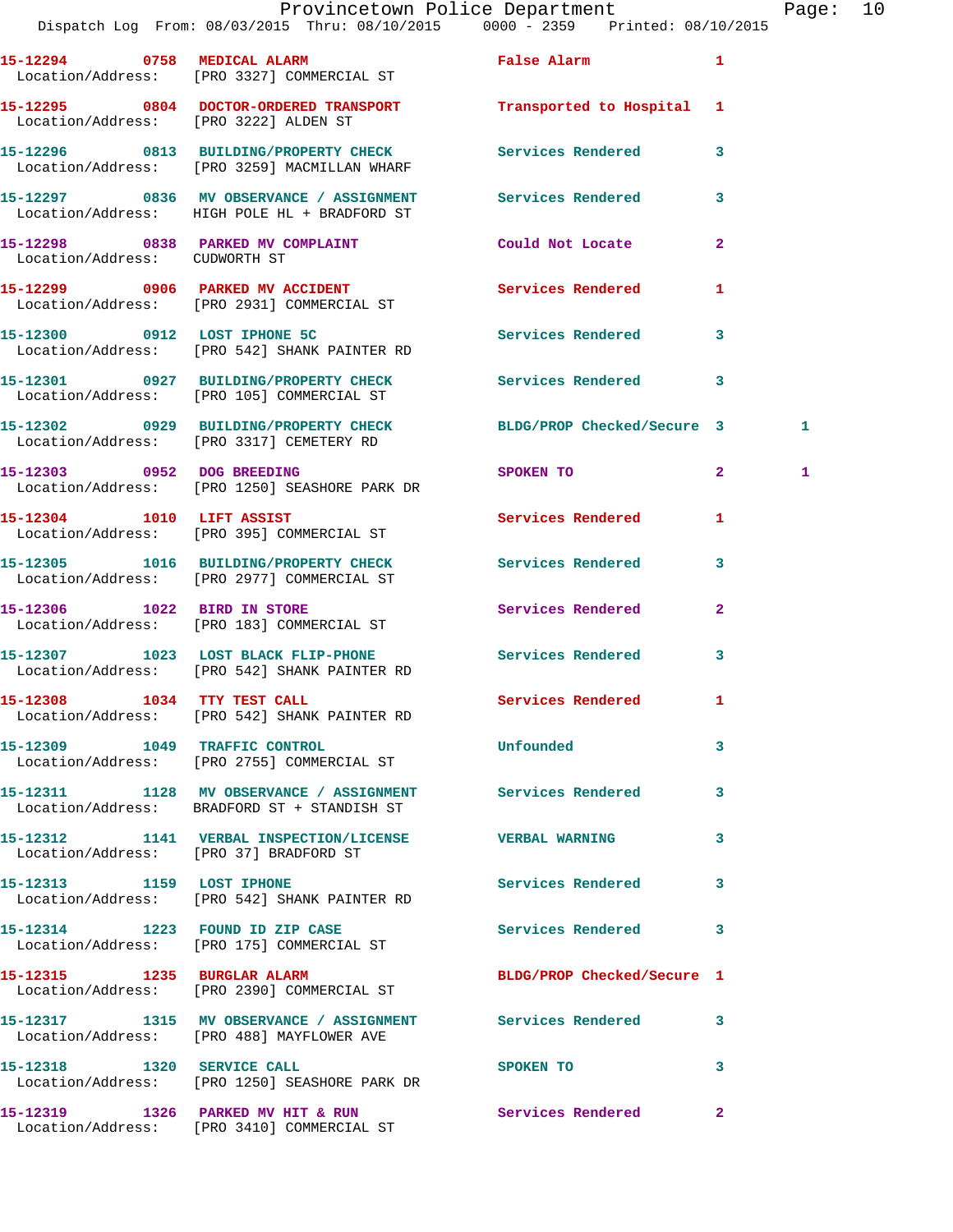Dispatch Log From: 08/03/2015 Thru: 08/10/2015 0000 - 2359 Printed: 08/10/2015

|                                 | 15-12320 1342 VERBAL STOP SIGN<br>Location/Address: SANDY HILL LN + ROUTE 6                           | <b>VERBAL WARNING</b>     | $\mathbf{3}$            |
|---------------------------------|-------------------------------------------------------------------------------------------------------|---------------------------|-------------------------|
|                                 | 15-12321 1357 INJURED FOX<br>Location/Address: [PRO 1265] COMMERCIAL ST                               | <b>Services Rendered</b>  | $\overline{2}$          |
| 15-12322 1403 LUGGAGE STOLEN    | Location/Address: [PRO 3222] ALDEN ST                                                                 | Services Rendered         | $\overline{2}$          |
|                                 | 15-12323 1408 BY-LAW VIOLATION<br>Location/Address: [PRO 2512] JEROME SMITH RD                        | SPOKEN TO                 | $\overline{a}$          |
| 15-12324 1445 FLIGHT COVERAGE   | Location/Address: [PRO 516] RACE POINT RD                                                             | Services Rendered         | $\overline{2}$          |
| 15-12325 1526 LOST WALLET       | Location/Address: [PRO 106] COMMERCIAL ST                                                             | <b>Services Rendered</b>  | $\overline{\mathbf{3}}$ |
|                                 | 15-12326 1540 MEDICAL EMERGENCY<br>Location/Address: [PRO 1892] SHANK PAINTER RD                      | <b>Services Rendered</b>  | 1                       |
|                                 | 15-12327 1558 COMPLAINT - STREET PERFORMERS SPOKEN TO<br>Location/Address: [PRO 105] COMMERCIAL ST    |                           | $\overline{\mathbf{3}}$ |
|                                 | 15-12328 1611 MEDICAL EMERGENCY/BIKE<br>Location/Address: [PRO 69] BRADFORD ST EXT                    | Transported to Hospital 1 |                         |
| Location/Address: MERMAID AVE   | 15-12329 1636 MEDICAL EMERGENCY/LEG                                                                   | Transported to Hospital 1 |                         |
|                                 | 15-12330 1650 SHOPLIFTING<br>Location/Address: [PRO 230] COMMERCIAL ST                                | Services Rendered         | $\mathbf{3}$            |
|                                 | 15-12332 1729 PARKING COMPLAINT / GENERAL SPOKEN TO<br>Location: SHANK PAINTER LOT                    |                           | $\mathbf{3}$            |
| 15-12336 1830 COMPLAINT         | Location/Address: [PRO 42] BRADFORD ST                                                                | SPOKEN TO                 | 3                       |
| 15-12333 1847 ALARM - GENERAL   | Location/Address: [PRO 1778] SHANK PAINTER RD                                                         | Services Rendered         | 1                       |
|                                 | 15-12334 1852 COMPLAINT - STREET PERFORMERS SPOKEN TO                                                 |                           | 3                       |
|                                 | Location/Address: [PRO 3331] COMMERCIAL ST                                                            | Services Rendered         | 1.                      |
| 15-12337 1919 MV STOP           | Location/Address: [PRO 542] SHANK PAINTER RD                                                          | <b>VERBAL WARNING</b>     | $\mathbf{3}$            |
|                                 | Location/Address: [PRO 1886] BRADFORD ST<br>15-12338 1932 MEDICAL EMERGENCY/ALLERGIC PATIENT REFUSAL  |                           | 1.                      |
|                                 | Location/Address: [PRO 210] COMMERCIAL ST<br>15-12339 1933 FOUND CHILD'S SUNGLASSES Services Rendered |                           | $\mathbf{3}$            |
| 15-12340 1944 LOST IPHONE 4     | Location/Address: [PRO 2543] MACMILLAN WHARF                                                          | Services Rendered 3       |                         |
|                                 | Location/Address: [PRO 542] SHANK PAINTER RD<br>15-12341 2012 FOUND CANON LENSE                       | <b>Services Rendered</b>  | $\mathbf{3}$            |
| 15-12342 2020 SHOPLIFTING       | Location/Address: [PRO 2206] COMMERCIAL ST                                                            | Could Not Locate          | $\mathbf{3}$            |
|                                 | Location/Address: [PRO 3374] COMMERCIAL ST                                                            |                           | $\mathbf{3}$            |
|                                 | 15-12344  2132 MV OBSERVANCE / ASSIGNMENT  Services Rendered<br>Location/Address: [PRO 3440] ROUTE 6  |                           |                         |
| 15-12345 2156 PARK, WALK & TALK |                                                                                                       | Services Rendered         | $\mathbf{2}$            |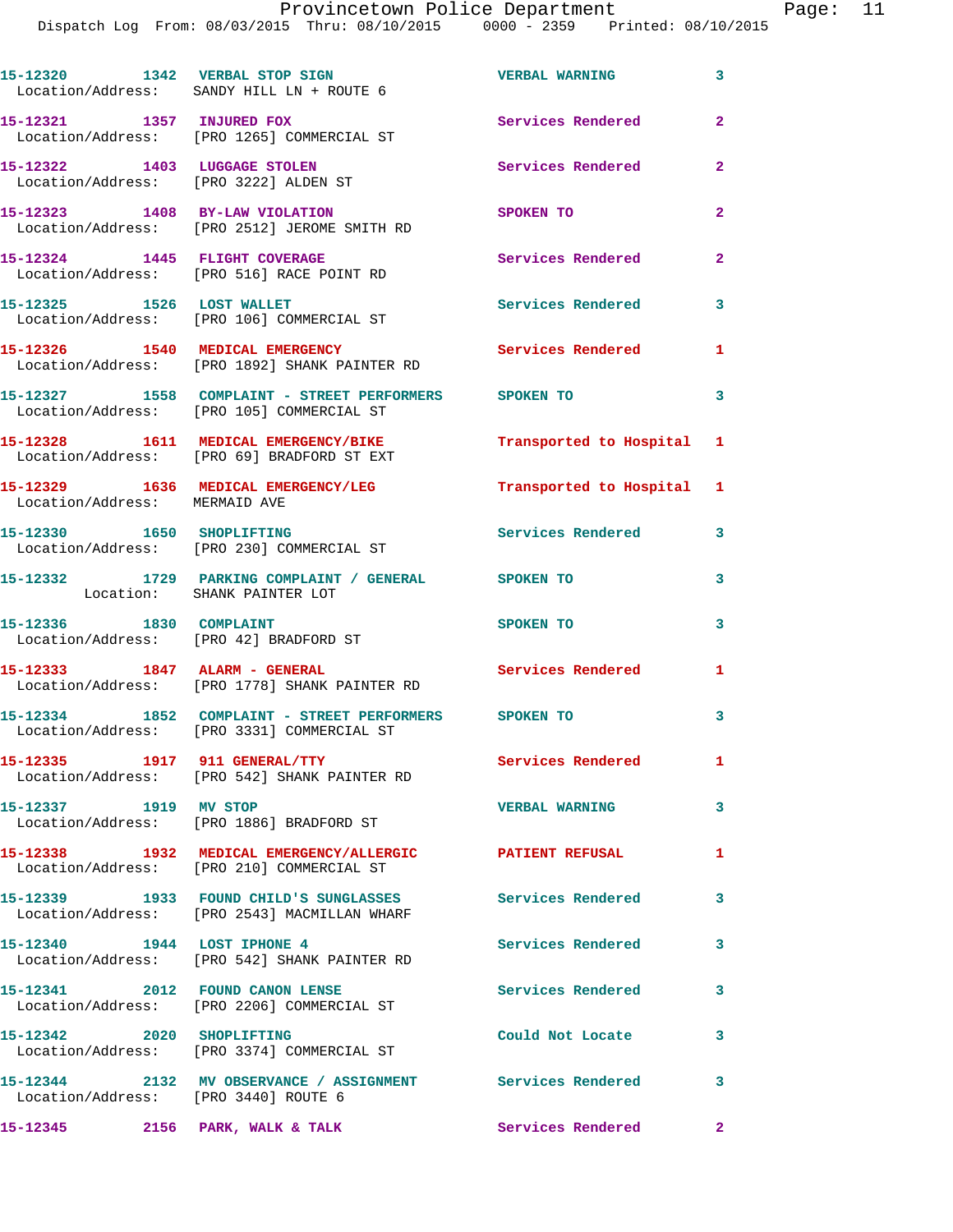|                                        | Dispatch Log From: 08/03/2015 Thru: 08/10/2015 0000 - 2359 Printed: 08/10/2015                                   | Provincetown Police Department |              | Page: 12 |  |
|----------------------------------------|------------------------------------------------------------------------------------------------------------------|--------------------------------|--------------|----------|--|
|                                        | Location/Address: [PRO 105] COMMERCIAL ST                                                                        |                                |              |          |  |
| 15-12346 2217 MV STOP                  | Location/Address: [PRO 2805] BRADFORD ST EXT                                                                     | <b>VERBAL WARNING</b>          | 3            |          |  |
| Location/Address: [PRO 1415] PEARL ST  | 15-12347 2235 PARKING COMPLAINT / GENERAL SPOKEN TO                                                              |                                | 3            |          |  |
|                                        | 15-12348 2325 ODOR OF SMOKE Services Rendered 3<br>Location/Address: [PRO 1155] WINSLOW ST                       |                                |              |          |  |
|                                        | 15-12349 2354 BUILDING/PROPERTY CHECK BLDG/PROP Checked/Secure 3<br>Location/Address: [PRO 500] OAK DR           |                                |              |          |  |
| Location/Address: [PRO 2539] RYDER ST  | 15-12350 2358 BUILDING/PROPERTY CHECK BLDG/PROP Checked/Secure 3                                                 |                                |              |          |  |
| For Date: $08/07/2015$ - Friday        |                                                                                                                  |                                |              |          |  |
|                                        | 15-12351 0001 NOISE COMPLAINT<br>Location/Address: [PRO 1504] BRADFORD ST                                        | SPOKEN TO 3                    |              |          |  |
|                                        | 15-12352 0010 BUILDING/PROPERTY CHECK BLDG/PROP Checked/Secure 3<br>Location/Address: [PRO 447] JEROME SMITH RD  |                                |              |          |  |
|                                        | 15-12354 0011 PARK, WALK & TALK Services Rendered 2<br>Location/Address: [PRO 106] COMMERCIAL ST                 |                                |              |          |  |
|                                        | 15-12353 0018 LOBBY TRAFFIC Services Rendered 2<br>Location/Address: [PRO 542] SHANK PAINTER RD                  |                                |              | 40       |  |
|                                        | 15-12355 0030 MV OBSERVANCE / ASSIGNMENT Services Rendered<br>Location/Address: HOWLAND ST + BRADFORD            |                                | 3            |          |  |
| 15-12356 0050 MV STOP                  | Location/Address: BRADFORD ST + KENDALL LN                                                                       | Citation/Warning Issued 3      |              |          |  |
| Location/Address: [PRO 923] FORTUNA RD | 15-12357 0139 MEDICAL EMERGENCY Transported to Hospital 1                                                        |                                |              |          |  |
| Location/Address: ALDEN ST             | 15-12358 0139 NOISE COMPLAINT SPOKEN TO                                                                          |                                | 3            |          |  |
|                                        | 15-12361 0204 MV OBSERVANCE / ASSIGNMENT Services Rendered 3<br>Location/Address: [PRO 2494] BRADFORD ST         |                                |              |          |  |
|                                        | 15-12360 0207 BUILDING/PROPERTY CHECK BLDG/PROP Checked/Secure 3<br>Location/Address: [PRO 440] HARRY KEMP WAY   |                                |              |          |  |
|                                        | 15-12362 0359 MEDICAL EMERGENCY<br>Location/Address: [PRO 2045] BAYBERRY AVE                                     | Transported to Hospital 1      |              |          |  |
|                                        | 15-12363 0432 PARK, WALK & TALK<br>Location/Address: [PRO 539] SHANK PAINTER RD                                  | Services Rendered              | $\mathbf{2}$ |          |  |
|                                        | 15-12364 0502 BUILDING/PROPERTY CHECK Services Rendered<br>Location/Address: [PRO 2898] JEROME SMITH RD          |                                | 3            |          |  |
|                                        | 15-12365 0542 BUILDING/PROPERTY CHECK BLDG/PROP Checked/Secure 3<br>Location/Address: [PRO 3151] COMMERCIAL ST   |                                |              |          |  |
|                                        | 15-12366 0610 BUILDING/PROPERTY CHECK BLDG/PROP Checked/Secure 3<br>Location/Address: [PRO 3940] JEROME SMITH RD |                                |              |          |  |
|                                        | 15-12367 0615 MV OBSERVANCE / ASSIGNMENT No Action Required 3<br>Location/Address: [PRO 447] JEROME SMITH RD     |                                |              |          |  |
| Location/Address: [PRO 3287] ROUTE 6   | 15-12368 0754 BUILDING/PROPERTY CHECK BLDG/PROP Checked/Secure 3                                                 |                                |              |          |  |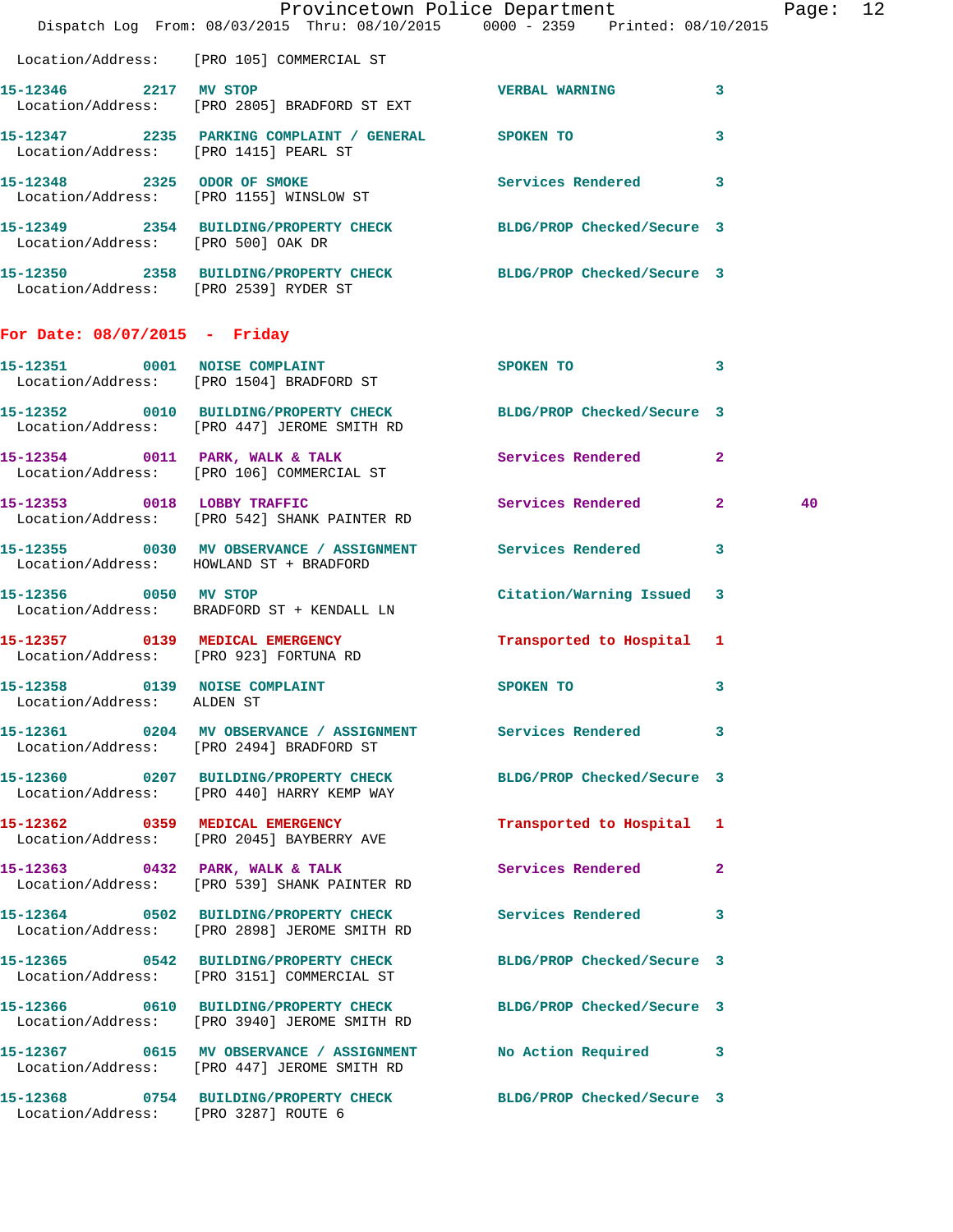|                                       | Provincetown Police Department                                                                                 |                         |                         |
|---------------------------------------|----------------------------------------------------------------------------------------------------------------|-------------------------|-------------------------|
|                                       | Dispatch Log From: 08/03/2015 Thru: 08/10/2015 0000 - 2359 Printed: 08/10/2015                                 |                         |                         |
|                                       | 15-12369 0807 PARK, WALK & TALK N No Action Required 2<br>Location/Address: [PRO 105] COMMERCIAL ST            |                         |                         |
|                                       | 15-12370 0833 BUILDING/PROPERTY CHECK BLDG/PROP Checked/Secure 3<br>Location/Address: [PRO 105] COMMERCIAL ST  |                         |                         |
|                                       | 15-12371 0846 BUILDING/PROPERTY CHECK BLDG/PROP Checked/Secure 3<br>Location/Address: [PRO 2500] COMMERCIAL ST |                         |                         |
| Refer To Summons: 15-225-AR           | 15-12372 0856 MV COMPLAINT/UNREG/UNINS Citation/Warning Issued<br>Location/Address: BRADFORD ST + BANGS ST     |                         | $\mathbf{2}$            |
| Location/Address: [PRO 1587] PEARL ST | 15-12373 0906 PARKING COMPLAINT / GENERAL SPOKEN TO                                                            |                         | 3                       |
|                                       | 15-12374 0906 COMPLAINT<br>Location/Address: [PRO 2543] MACMILLAN WHARF                                        | SPOKEN TO               | 3                       |
| 15-12375 0910 MV STOP                 | Location/Address: ROUTE 6 + SNAIL RD                                                                           | <b>VERBAL WARNING</b>   | 3                       |
|                                       | 15-12376 0934 BUILDING/PROPERTY CHECK BLDG/PROP Checked/Secure 3<br>Location/Address: [PRO 3317] CEMETERY RD   |                         |                         |
|                                       | 15-12377 0937 BUILDING/PROPERTY CHECK BLDG/PROP Checked/Secure 3<br>Location/Address: [PRO 3318] CEMETERY RD   |                         |                         |
|                                       | 15-12378 0938 COMPLAINT - STREET PERFORMERS GONE ON ARRIVAL<br>Location/Address: [PRO 1929] COMMERCIAL ST      |                         | 3                       |
|                                       | 15-12379 0942 BUILDING/PROPERTY CHECK BLDG/PROP Checked/Secure 3<br>Location/Address: [PRO 2206] COMMERCIAL ST |                         |                         |
|                                       | 15-12380 0948 MV DISABLED<br>Location/Address: [PRO 74] BRADFORD ST EXT                                        | SPOKEN TO               | $\overline{2}$          |
|                                       | 15-12381 0955 BUILDING/PROPERTY CHECK BLDG/PROP Checked/Secure 3<br>Location/Address: [PRO 105] COMMERCIAL ST  |                         |                         |
|                                       | 15-12382 0955 PARK, WALK & TALK<br>Location/Address: [PRO 105] COMMERCIAL ST                                   | No Action Required      | $\overline{a}$          |
| 15-12383 0957 FOLLOW UP               | Location: [PRO 3431] LOPES SQUARE                                                                              | Services Rendered       | $\overline{\mathbf{2}}$ |
|                                       | 15-12384 1002 PARKING COMPLAINT / GENERAL No Action Required<br>Location/Address: CENTER ST + BRADFORD ST      |                         | 3                       |
| 15-12385 1014 RENTAL SCAM             | Location/Address: [PRO 1941] COMMERCIAL ST                                                                     | Investigated            | 3                       |
|                                       | 15-12386 1140 MEDICAL EMERGENCY<br>Location/Address: [PRO 1540] COMMERCIAL ST                                  | Transported to Hospital | 1                       |
| Location/Address: [PRO 571] ALDEN ST  | 15-12387 1153 BUILDING/PROPERTY CHECK BLDG/PROP Checked/Secure 3                                               |                         |                         |
| 15-12388 1202 DISTURBANCE             | Location/Address: [PRO 2266] COMMERCIAL ST                                                                     | SPOKEN TO               | 1                       |
| 15-12389 1211 BARKING DOG             | Location/Address: [PRO 3141] COMMERCIAL ST                                                                     | Services Rendered       | $\mathbf{2}$            |
| 15-12390 1322 FOLLOW UP               | Location: [PRO 3431] LOPES SQUARE                                                                              | SPOKEN TO               | $\overline{\mathbf{2}}$ |
| 15-12391 1354 MV STOP                 | Location/Address: [PRO 3670] SHANK PAINTER RD                                                                  | <b>VERBAL WARNING</b>   | 3                       |
| 15-12393 1423 PERSON IN ROADWAY       |                                                                                                                | <b>GONE ON ARRIVAL</b>  | $\overline{2}$          |

Page: 13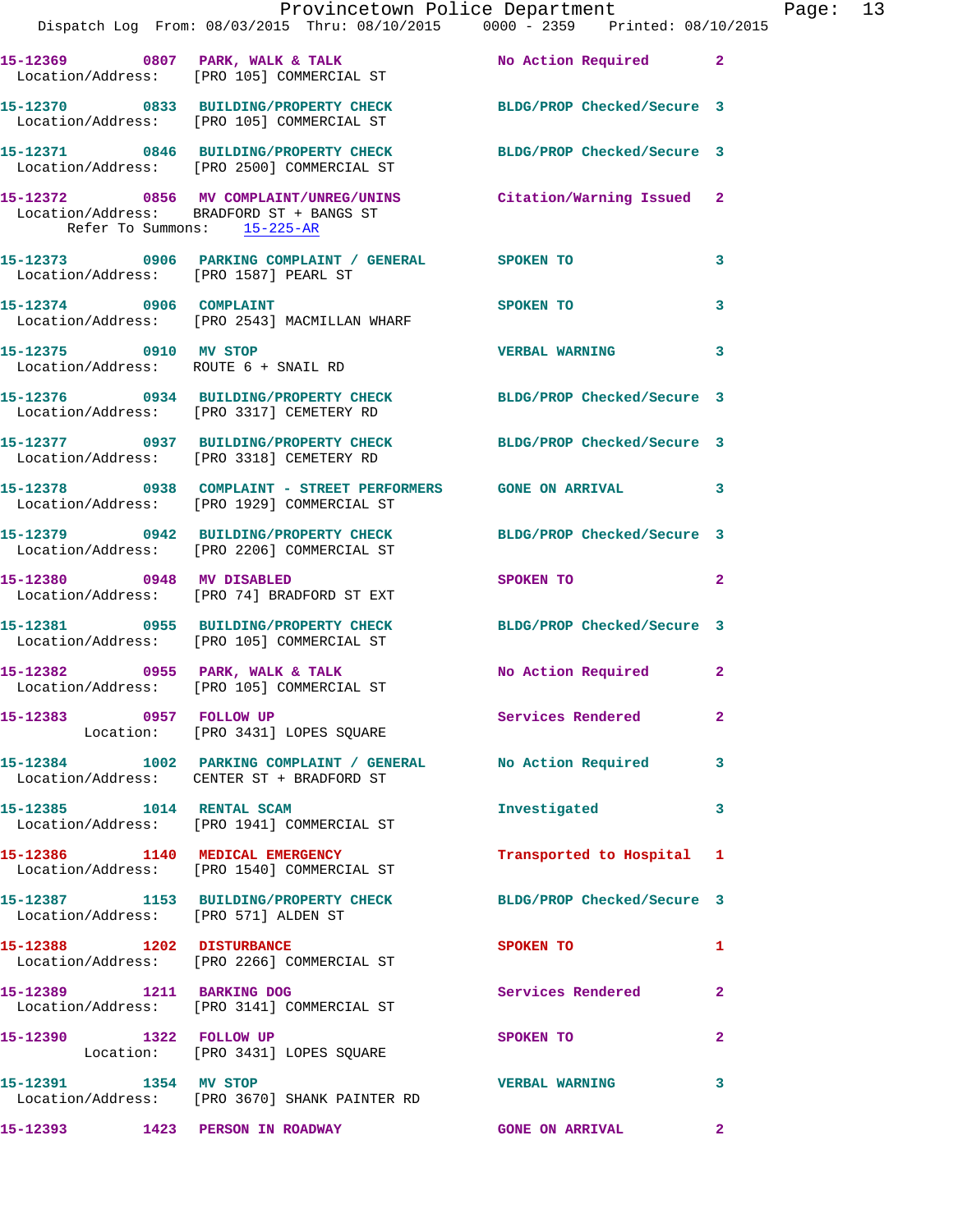|                                                               | Provincetown Police Department<br>Dispatch Log From: 08/03/2015 Thru: 08/10/2015 0000 - 2359 Printed: 08/10/2015 |                           |                |
|---------------------------------------------------------------|------------------------------------------------------------------------------------------------------------------|---------------------------|----------------|
|                                                               | Location/Address: BRADFORD ST + WINSLOW ST                                                                       |                           |                |
|                                                               |                                                                                                                  |                           | $\mathbf{3}$   |
|                                                               | 15-12395 1526 MISSING PERSON<br>Location: [PRO 3431] LOPES SQUARE                                                | Services Rendered         | 1              |
|                                                               | 15-12396   1546   MEDICAL EMERGENCY/HEAD   PATIENT REFUSAL Location/Address: HARBOR HILL RD                      |                           | 1              |
|                                                               | 15-12397 1609 SUSPICIOUS ACTIVITY/BIKE SPOKEN TO<br>Location/Address: [PRO 80] CARVER ST                         |                           | $\mathbf{2}$   |
|                                                               | 15-12398 1614 MV ACCIDENT/MINOR<br>Location: [PRO 3431] LOPES SQUARE                                             | Services Rendered         | $\mathbf{1}$   |
| 15-12399 1704 MV STOP                                         | Location/Address: [PRO 2490] PROVINCELANDS RD                                                                    | <b>VERBAL WARNING</b>     | 3              |
|                                                               | 15-12400 1711 PARK, WALK & TALK<br>Location/Address: [PRO 105] COMMERCIAL ST                                     | Services Rendered         | $\overline{2}$ |
|                                                               | 15-12401 1723 LOST WALLET<br>Location/Address: [PRO 542] SHANK PAINTER RD                                        | <b>Services Rendered</b>  | 3              |
| 15-12403 1743 DISTURBANCE                                     | Location/Address: [PRO 185] COMMERCIAL ST                                                                        | Services Rendered         | 1              |
| 15-12404 1757 ASSIST CITIZEN<br>Location/Address: STANDISH ST |                                                                                                                  | Services Rendered         | 3              |
|                                                               | 15-12405 1828 MEDICAL EMERGENCY/LEG<br>Location/Address: [PRO 285] COMMERCIAL ST                                 | Transported to Hospital 1 |                |
|                                                               | 15-12406 1900 LARCENY /FORGERY / FRAUD Services Rendered Location / Address: [PRO 3430] COMMERCIAL ST            |                           | $\mathbf{2}$   |
|                                                               | 15-12407 1907 FIGHT/MEDFLIGHT<br>Location/Address: [PRO 1534] CENTRAL ST                                         | Taken/Referred to Other 1 |                |
| 15-12408 1912 DISTURBANCE                                     | Location/Address: [PRO 3256] COMMERCIAL ST                                                                       | SPOKEN TO                 | 1              |
|                                                               | 15-12410 1929 MEDICAL EMERGENCY/SOFT TISS Services Rendered<br>Location/Address: [PRO 1535] CENTRAL ST           |                           | 1              |
|                                                               | 15-12411 1949 MEDICAL EMERGENCY/ARM<br>Location/Address: [PRO 1892] SHANK PAINTER RD                             | <b>Services Rendered</b>  | 1              |
|                                                               | 15-12412 2057 COMPLAINT - STREET PERFORMERS Services Rendered<br>Location/Address: [PRO 105] COMMERCIAL ST       |                           | 3              |
| 15-12413 2105 MV STOP                                         | Location/Address: [PRO 1791] BRADFORD ST                                                                         | <b>VERBAL WARNING</b>     | 3              |
|                                                               | 15-12414 2129 COMPLAINT - STREET PERFORMERS SPOKEN TO<br>Location/Address: [PRO 105] COMMERCIAL ST               |                           | 3              |
|                                                               | 15-12415 2205 MEDICAL EMERGENCY/PASSED OUT Services Rendered<br>Location/Address: [PRO 3321] COMMERCIAL ST       |                           | 1              |
| 15-12417 2337 HAZARDS<br>Location/Address: [PRO 3440] ROUTE 6 |                                                                                                                  | Removed Hazard            | $\mathbf{2}$   |
| 15-12419 2346 COMPLAINT                                       | Location/Address: [PRO 484] MASONIC PL                                                                           | SPOKEN TO                 | 3              |

**For Date: 08/08/2015 - Saturday**

Page: 14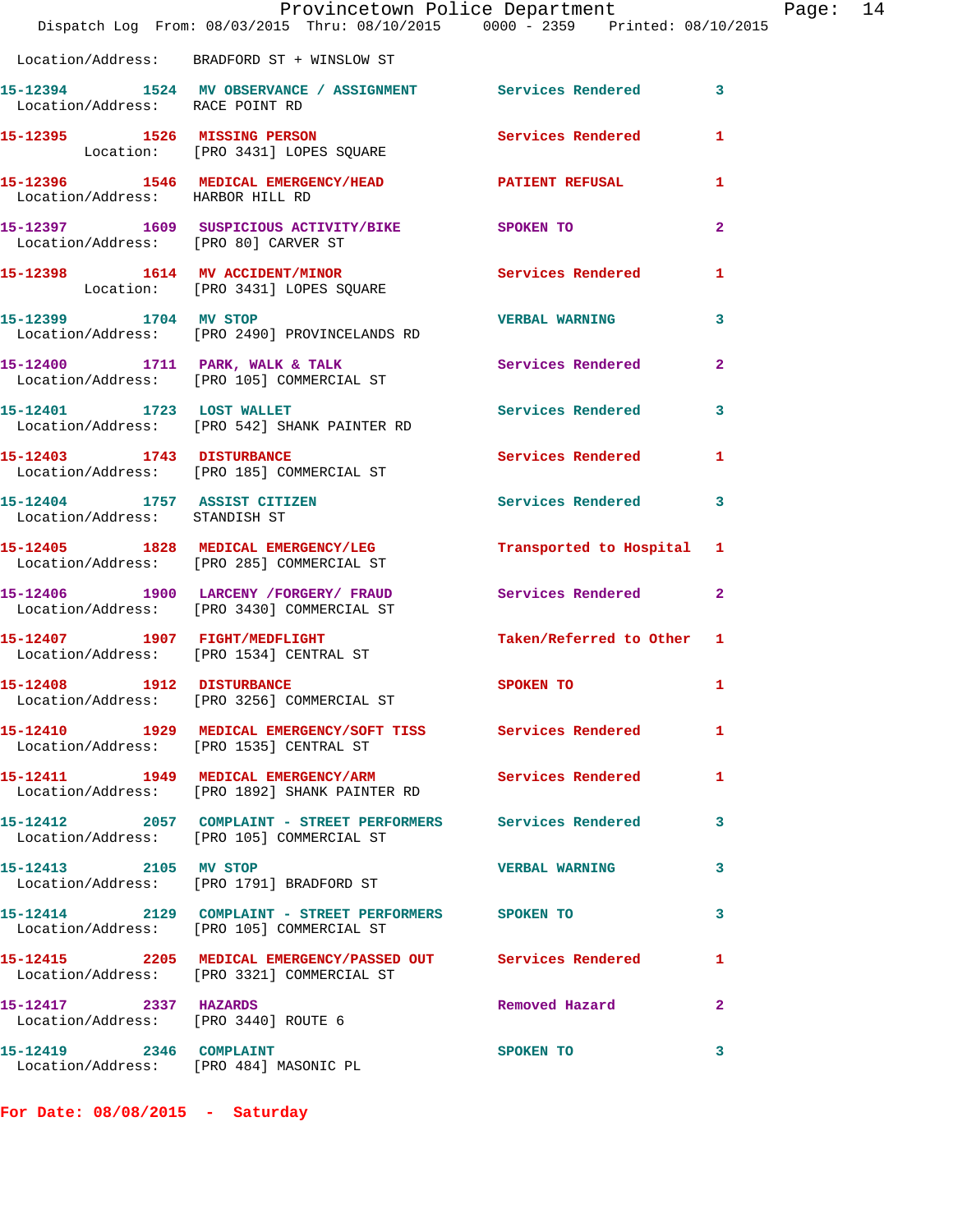|                                                                   | Dispatch Log From: 08/03/2015 Thru: 08/10/2015 0000 - 2359 Printed: 08/10/2015                                 | Provincetown Police Department |              | Page: 15 |  |
|-------------------------------------------------------------------|----------------------------------------------------------------------------------------------------------------|--------------------------------|--------------|----------|--|
|                                                                   | 15-12420 0001 LOBBY TRAFFIC Services Rendered 2<br>Location/Address: [PRO 542] SHANK PAINTER RD                |                                |              | 27       |  |
|                                                                   | 15-12421 0017 ASSIST CITIZEN Services Rendered 3<br>Location/Address: [PRO 516] RACE POINT RD                  |                                |              |          |  |
|                                                                   | 15-12422 0023 MV OBSERVANCE / ASSIGNMENT No Action Required 3<br>Location/Address: BRADFORD ST + HOWLAND ST    |                                |              |          |  |
| 15-12423 0030 MV STOP                                             | Location/Address: [PRO 504] PEARL ST                                                                           | <b>VERBAL WARNING</b>          | 3            |          |  |
| 15-12424 0043 MV STOP<br>Location/Address: ROUTE 6                |                                                                                                                | <b>VERBAL WARNING</b>          | 3            |          |  |
|                                                                   | 15-12425 0047 ANIMAL CALL<br>Location/Address: [PRO 2500] COMMERCIAL ST                                        | No Action Required             | $\mathbf{2}$ |          |  |
|                                                                   | 15-12426 0055 MV OBSERVANCE / ASSIGNMENT No Action Required 3<br>Location/Address: BRADFORD ST + STANDISH ST   |                                |              |          |  |
|                                                                   | 15-12428 0056 MEDICAL EMERGENCY<br>Location/Address: [PRO 1662] PEARL ST                                       | Services Rendered              | $\mathbf{1}$ |          |  |
|                                                                   | 15-12427 0059 BUILDING/PROPERTY CHECK BLDG/PROP Checked/Secure 3<br>Location/Address: [PRO 444] HIGH POLE HILL |                                |              |          |  |
|                                                                   | 15-12429 0100 MEDICAL EMERGENCY<br>Location/Address: [PRO 3430] COMMERCIAL ST                                  | Transported to Hospital 1      |              |          |  |
|                                                                   | 15-12430 0117 NOISE COMPLAINT<br>Location/Address: [PRO 2559] COMMERCIAL ST                                    | SPOKEN TO 3                    |              |          |  |
|                                                                   | 15-12431 0213 BUILDING/PROPERTY CHECK BLDG/PROP Checked/Secure 3<br>Location/Address: [PRO 519] RACE POINT RD  |                                |              |          |  |
| 15-12432 0216 NOISE COMPLAINT                                     | Location/Address: [PRO 3923] OLD COLONY WAY                                                                    | SPOKEN TO                      | 3            |          |  |
|                                                                   | 15-12433 0218 NOISE COMPLAINT<br>Location/Address: [PRO 2500] COMMERCIAL ST                                    | SPOKEN TO                      | 3            |          |  |
| 15-12434 0227 NOISE COMPLAINT<br>Location/Address: OLD COLONY WAY |                                                                                                                | No Action Required             |              |          |  |
|                                                                   | 15-12435 0247 NOISE COMPLAINT<br>Location/Address: [PRO 2500] COMMERCIAL ST                                    | SPOKEN TO                      | $\mathbf{3}$ |          |  |
|                                                                   | 15-12436 0307 ESCORT/TRANSPORT<br>Location: [PRO 3431] LOPES SQUARE                                            | Services Rendered 3            |              |          |  |
|                                                                   | 15-12437 0514 BUILDING/PROPERTY CHECK BLDG/PROP Checked/Secure 3<br>Location/Address: [PRO 1638] COMMERCIAL ST |                                |              |          |  |
|                                                                   | 15-12438 0559 FLIGHT COVERAGE<br>Location/Address: [PRO 516] RACE POINT RD                                     | Services Rendered 2            |              |          |  |
|                                                                   | 15-12439 0715 DONATION<br>Location/Address: [PRO 3296] SHANK PAINTER RD                                        | Services Rendered              | $\mathbf{2}$ |          |  |
| Location/Address: [PRO 3440] ROUTE 6                              | 15-12440 0716 MV OBSERVANCE / ASSIGNMENT Services Rendered 3                                                   |                                |              |          |  |
| 15-12441 0725 MV STOP<br>Location/Address: [PRO 2513] ROUTE 6     |                                                                                                                | <b>VERBAL WARNING</b>          | 3            |          |  |
|                                                                   | 15-12442 0736 BUILDING/PROPERTY CHECK BLDG/PROP Checked/Secure 3<br>Location/Address: [PRO 3317] CEMETERY RD   |                                |              |          |  |
|                                                                   | 15-12443 0736 BUILDING/PROPERTY CHECK BLDG/PROP Checked/Secure 3<br>Location/Address: [PRO 3318] CEMETERY RD   |                                |              |          |  |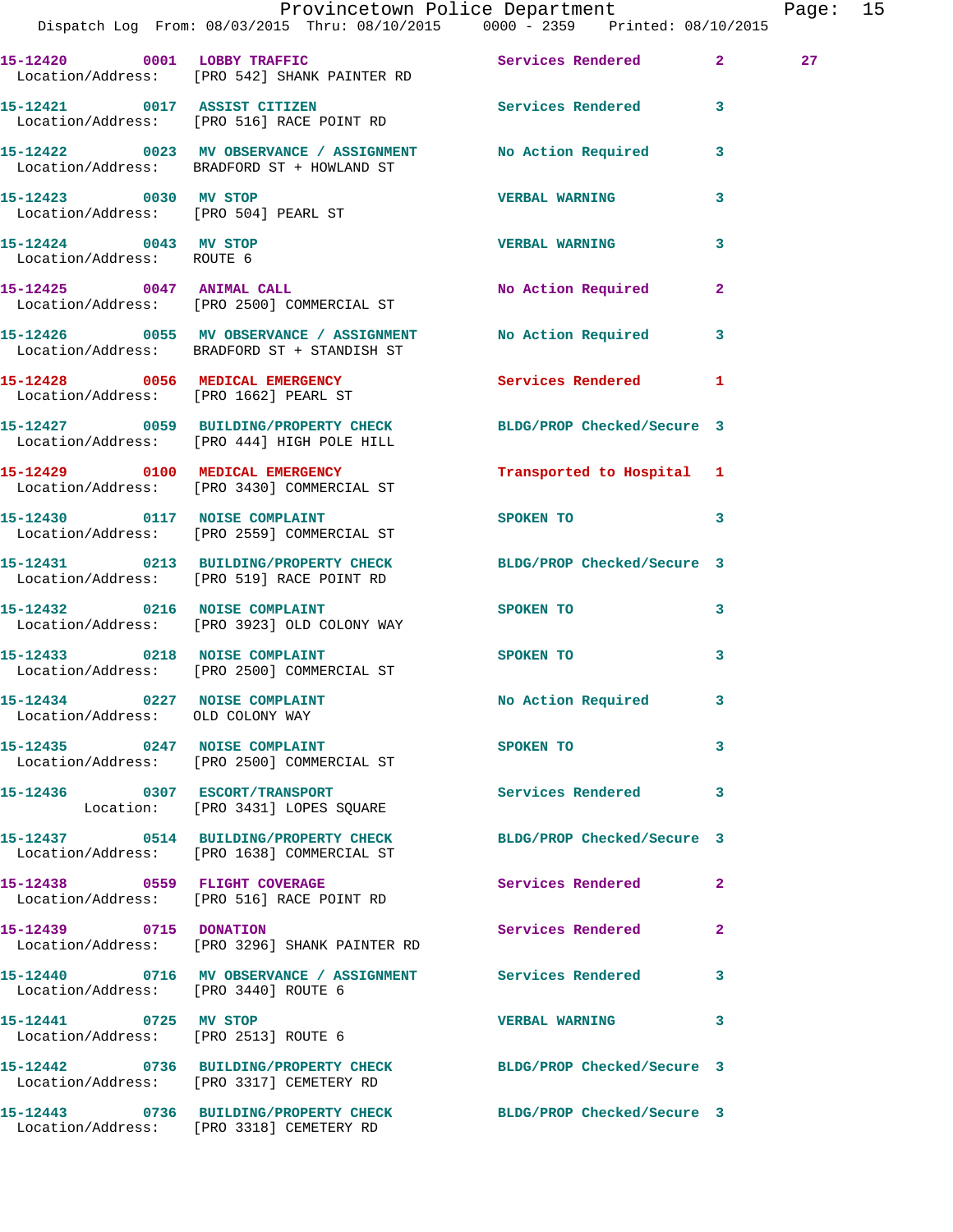**15-12444 0759 MV STOP Citation/Warning Issued 3**  Location/Address: [PRO 2513] ROUTE 6 **15-12445 0806 NOISE COMPLAINT SPOKEN TO 3**  Location/Address: [PRO 2099] BRADFORD ST **15-12446 0830 FOUND GOLD RING Services Rendered 3**  Location/Address: [PRO 542] SHANK PAINTER RD **15-12447 0834 MV COMPLAINT GONE ON ARRIVAL 2**  Location/Address: [PRO 2521] ROUTE 6 **15-12448 0845 COMPLAINT SPOKEN TO 3**  Location/Address: [PRO 542] SHANK PAINTER RD 15-12449 0847 AIRPORT COVERAGE Services Rendered 2 Location/Address: [PRO 516] RACE POINT RD **15-12450 0851 ASSIST CITIZEN Services Rendered 3**  Location/Address: RYDER ST EXT 15-12451 0909 LOST IPHONE 5 & WALLET Services Rendered 3 Location/Address: [PRO 542] SHANK PAINTER RD **15-12452 0922 LOST KEYS Services Rendered 3**  Location/Address: [PRO 3237] COMMERCIAL ST **15-12453 0929 MV OBSERVANCE / ASSIGNMENT Services Rendered 3**  Location/Address: SHANK PAINTER RD **15-12454 0942 MV DISABLED Services Rendered 2**  Location/Address: [PRO 539] SHANK PAINTER RD **15-12456 1003 WATER LEAK No Action Required 3**  Location/Address: [PRO 1238] MILLER HILL RD **15-12457 1011 BUILDING/PROPERTY CHECK BLDG/PROP Checked/Secure 3**  Location/Address: [PRO 105] COMMERCIAL ST **15-12458 1038 PARK, WALK & TALK Services Rendered 2**  Location/Address: [PRO 105] COMMERCIAL ST **15-12459 1045 DOG BITE Investigated 2**  Location/Address: [PRO 3296] SHANK PAINTER RD **15-12460 1058 PARKING COMPLAINT / GENERAL Services Rendered 3**  Location/Address: [PRO 688] ATLANTIC AVE **15-12461 1135 MV ACCIDENT Services Rendered 1**  Location/Address: [PRO 3296] SHANK PAINTER RD **15-12462 1141 FOLLOW UP Services Rendered 2**  Location/Address: BRADFORD ST + BANGS ST **15-12463 1301 BUILDING/PROPERTY CHECK BLDG/PROP Checked/Secure 3**  Location/Address: [PRO 105] COMMERCIAL ST 15-12465 1352 FOLLOW UP Services Rendered 2 Location/Address: [PRO 2728] COMMERCIAL ST **15-12466 1400 SUSPICIOUS ACTIVITY No Action Required 2**  Location/Address: [PRO 2885] COMMERCIAL ST **15-12467 1419 MV STOP Citation/Warning Issued 3**  Location/Address: ROUTE 6 **15-12468 1501 MEDICAL EMERGENCY Services Rendered 1**  Location/Address: [PRO 395] COMMERCIAL ST **15-12470 1526 ANIMAL CALL/FOX GONE ON ARRIVAL 2**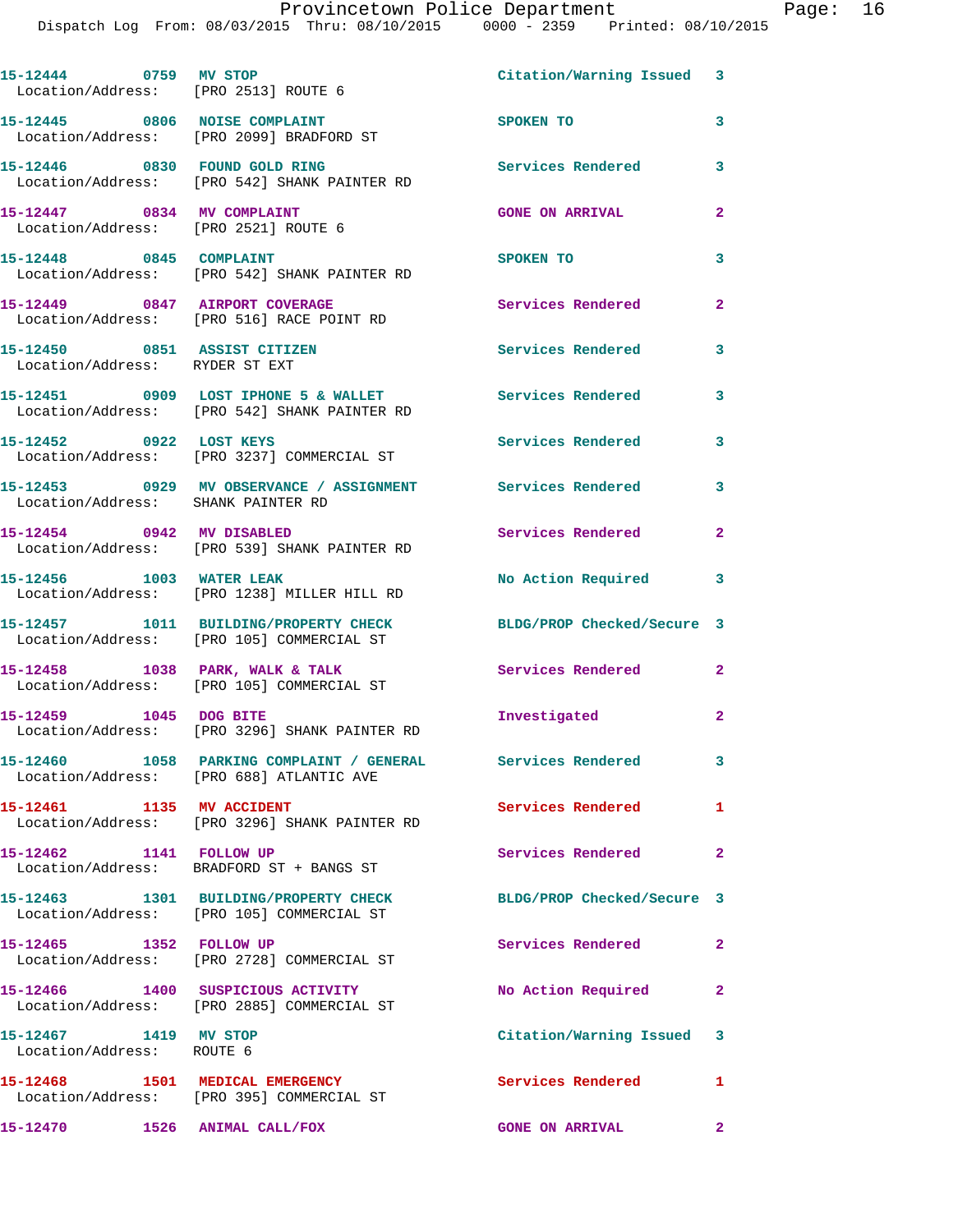|                           | Provincetown Police Department<br>Dispatch Log From: 08/03/2015 Thru: 08/10/2015 0000 - 2359 Printed: 08/10/2015 |                                         |                |
|---------------------------|------------------------------------------------------------------------------------------------------------------|-----------------------------------------|----------------|
|                           | Location/Address: BANGS ST + COMMERCIAL ST                                                                       |                                         |                |
|                           | 15-12471 1604 PARK, WALK & TALK<br>Location/Address: [PRO 105] COMMERCIAL ST                                     | Services Rendered                       | $\mathbf{2}$   |
|                           | 15-12472 1629 PARKING COMPLAINT / GENERAL Services Rendered<br>Location/Address: [PRO 2500] COMMERCIAL ST        |                                         | 3              |
|                           | 15-12474 1803 MEDICAL EMERGENCY/WALK UP Transported to Hospital 1 Location/Address: [PRO 1892] SHANK PAINTER RD  |                                         |                |
| 15-12475 1804 FOLLOW UP   | Location/Address: [PRO 3430] COMMERCIAL ST                                                                       | Services Rendered                       | $\mathbf{2}$   |
|                           | 15-12476 1829 PARKING COMPLAINT / GENERAL Services Rendered<br>Location/Address: [PRO 3456] RYDER ST EXT         |                                         | 3              |
|                           | 15-12477 1837 PARK, WALK & TALK<br>Location/Address: [PRO 146] COMMERCIAL ST                                     | <b>Services Rendered</b>                | $\mathbf{2}$   |
| 15-12478 1919 FOLLOW UP   | Location/Address: [PRO 1941] COMMERCIAL ST                                                                       | <b>SPOKEN TO</b>                        | $\overline{a}$ |
|                           | 15-12479 1945 PARKING COMPLAINT / GENERAL Services Rendered<br>Location/Address: [PRO 146] COMMERCIAL ST         |                                         | 3              |
|                           | 15-12480 1959 MEDICAL EMERGENCY/BREATH PATIENT REFUSAL<br>Location/Address: [PRO 433] RYDER ST EXT               |                                         | 1              |
|                           | 15-12481 2008 FIRE, OTHER/SMOKE IN BASEMENT Services Rendered<br>Location/Address: [PRO 63] BRADFORD ST EXT      |                                         | 1              |
|                           | 15-12482 2010 MEDICAL EMERGENCY/TWIST<br>Location/Address: [PRO 2499] RACE POINT RD                              | Transported to Hospital 1               |                |
|                           | 15-12490 2030 BAR CHECK<br>Location/Address: [PRO 312] COMMERCIAL ST                                             | BLDG/PROP Checked/Secure 2              |                |
| 15-12491 2035 BAR CHECK   | Location/Address: [PRO 3671] COMMERCIAL ST                                                                       | BLDG/PROP Checked/Secure 2              |                |
| 15-12483 2040 FOLLOW UP   | Location/Address: [PRO 1892] SHANK PAINTER RD                                                                    | SPOKEN TO DESCRIPTION OF REAL PROPERTY. | $\mathbf{2}$   |
| 15-12492 2040 BAR CHECK   | Location/Address: [PRO 2737] COMMERCIAL ST                                                                       | BLDG/PROP Checked/Secure 2              |                |
| 15-12493 2042 BAR CHECK   | Location/Address: [PRO 3094] COMMERCIAL ST                                                                       | BLDG/PROP Checked/Secure 2              |                |
| 15-12494 2045 BAR CHECK   | Location/Address: [PRO 272] COMMERCIAL ST                                                                        | BLDG/PROP Checked/Secure 2              |                |
| 15-12495 2047 BAR CHECK   | Location/Address: [PRO 399] COMMERCIAL ST                                                                        | BLDG/PROP Checked/Secure 2              |                |
| 15-12484 2053 ASSAULT     | Location/Address: [PRO 196] COMMERCIAL ST                                                                        | SPOKEN TO                               | 1              |
| 15-12496 2105 BAR CHECK   | Location/Address: [PRO 3276] COMMERCIAL ST                                                                       | BLDG/PROP Checked/Secure 2              |                |
| 15-12497 2110 BAR CHECK   | Location/Address: [PRO 208] COMMERCIAL ST                                                                        | BLDG/PROP Checked/Secure 2              |                |
| 15-12486 2112 SHOPLIFTING | Location/Address: [PRO 1200] COMMERCIAL ST                                                                       | <b>Services Rendered</b>                | 3              |
| 15-12498 2115 BAR CHECK   | Location/Address: [PRO 3117] COMMERCIAL ST                                                                       | BLDG/PROP Checked/Secure 2              |                |

Page: 17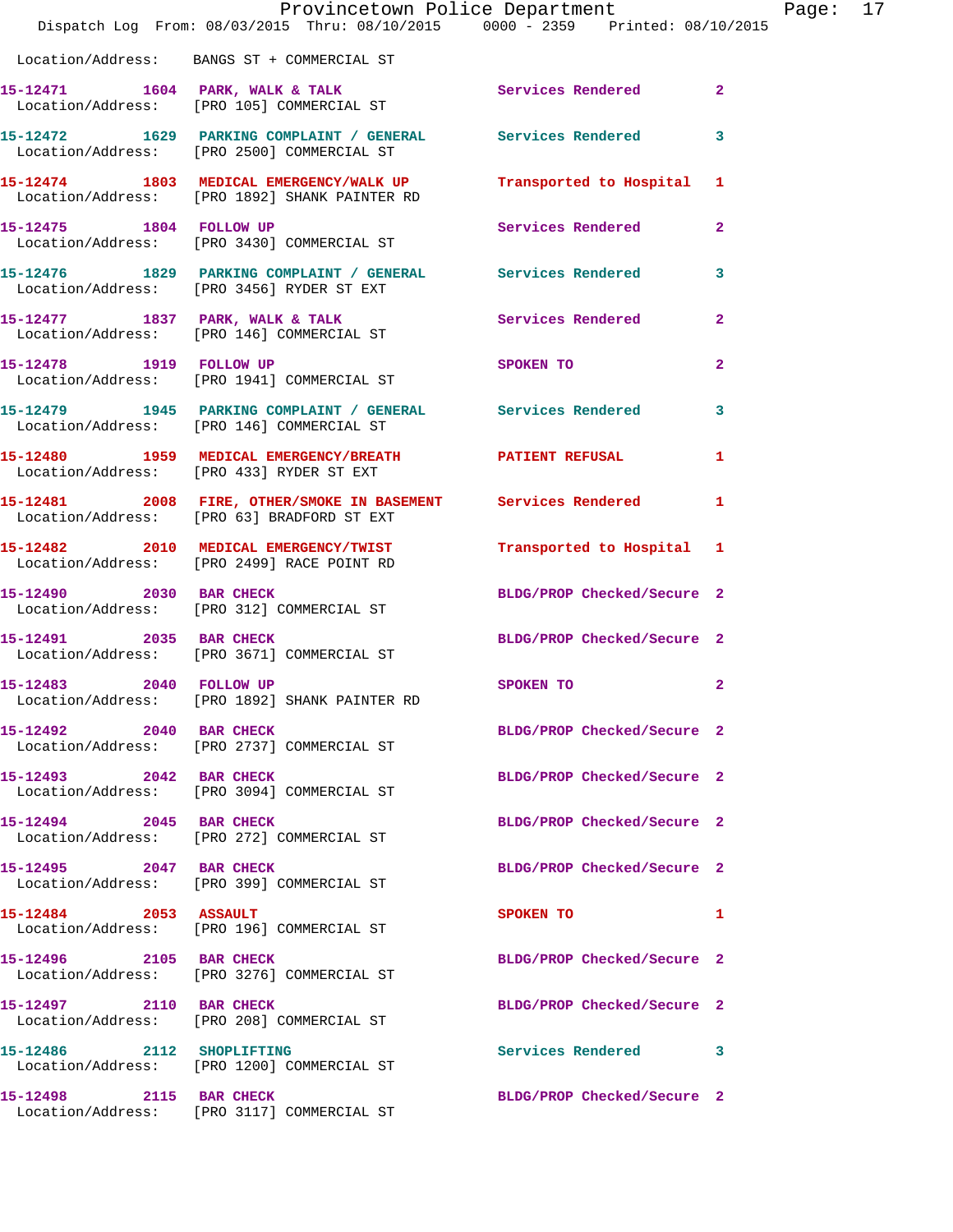| Provincetown Police Department |                                                                                |                            | Page: $18$ |  |  |
|--------------------------------|--------------------------------------------------------------------------------|----------------------------|------------|--|--|
|                                | Dispatch Log From: 08/03/2015 Thru: 08/10/2015 0000 - 2359 Printed: 08/10/2015 |                            |            |  |  |
| 15-12487<br>2116               | <b>NOISE COMPLAINT</b><br>Location/Address: [PRO 2163] COMMERCIAL ST           | SPOKEN TO                  |            |  |  |
| 15-12499<br>2120               | <b>BAR CHECK</b><br>Location/Address: [PRO 3633] COMMERCIAL ST                 | BLDG/PROP Checked/Secure 2 |            |  |  |

**15-12488 2138 FOUND KEYS Services Rendered 3**  Location/Address: [PRO 2479] ROUTE 6 **15-12489 2145 FOLLOW UP Services Rendered 2**  Location/Address: [PRO 3430] COMMERCIAL ST

**15-12500 2219 COMPLAINT Could Not Locate 3**  Location/Address: [PRO 3771] COMMERCIAL ST 15-12501 2257 MV COMPLAINT **15-12501 2257 Services Rendered** 2 Location/Address: [PRO 542] SHANK PAINTER RD

**15-12502 2318 BUILDING/PROPERTY CHECK BLDG/PROP Checked/Secure 3**  Location/Address: [PRO 1780] JOHNSON ST **15-12503 2335 MV OBSERVANCE / ASSIGNMENT Services Rendered 3**  Location/Address: HOWLAND ST + BRADFORD ST **15-12504 2340 MV STOP VERBAL WARNING 3**  Location/Address: KENDALL LN + BRADFORD ST

**15-12505 2349 MEDICAL EMERGENCY Transported to Hospital 1**  Location/Address: [PRO 526] RYDER ST EXT

## **For Date: 08/09/2015 - Sunday**

| 15-12506 0011 MV STOP                  | Location/Address: [PRO 357] COMMERCIAL ST                                                                   | <b>VERBAL WARNING</b>     | 3              |                |
|----------------------------------------|-------------------------------------------------------------------------------------------------------------|---------------------------|----------------|----------------|
|                                        | 15-12507 0015 MV OBSERVANCE / ASSIGNMENT Services Rendered 3<br>Location/Address: BRADFORD ST + HOWLAND ST  |                           |                |                |
| 15-12508 0024 MV STOP                  | Location/Address: ROUTE 6 + HOWLAND ST                                                                      | Citation/Warning Issued 3 |                |                |
|                                        | 15-12510 0042 BUILDING/PROPERTY CHECK BLDG/PROP Checked/Secure 3<br>Location/Address: [PRO 1646] WINSLOW ST |                           |                |                |
| 15-12511 0047 MV STOP                  | Location/Address: BRADFORD ST + CONWELL ST                                                                  | <b>VERBAL WARNING</b>     | 3              |                |
|                                        | 15-12513 0104 LOBBY TRAFFIC<br>Location/Address: [PRO 542] SHANK PAINTER RD                                 | Services Rendered         | $\overline{2}$ | 10             |
| Refer To Arrest: 15-222-AR             | 15-12515 0112 DISORDERLY<br>Location/Address: [PRO 105] COMMERCIAL ST                                       | Arrest(s) Made            | $\overline{2}$ | $\overline{2}$ |
|                                        | Location/Address: [PRO 196] COMMERCIAL ST                                                                   | <b>False Alarm</b>        | 1              |                |
| Location/Address: [PRO 500] OAK DR     | 15-12518 0215 BUILDING/PROPERTY CHECK Services Rendered                                                     |                           | 3              |                |
| Location/Address: [PRO 43] BRADFORD ST | 15-12519 0216 FOUND CARDS/RETURNED                                                                          | Services Rendered         | $\mathbf{3}$   | 1              |
|                                        | 15-12520 0229 FOUND MASTERCARD<br>Location/Address: [PRO 542] SHANK PAINTER RD                              | <b>Services Rendered</b>  | 3              |                |
|                                        | 15-12522 0248 NOISE COMPLAINT<br>Location/Address: [PRO 3117] COMMERCIAL ST                                 | Services Rendered         | $\overline{3}$ |                |
| 15-12523 0320 ASSIST CITIZEN           |                                                                                                             | <b>Services Rendered</b>  | 3              |                |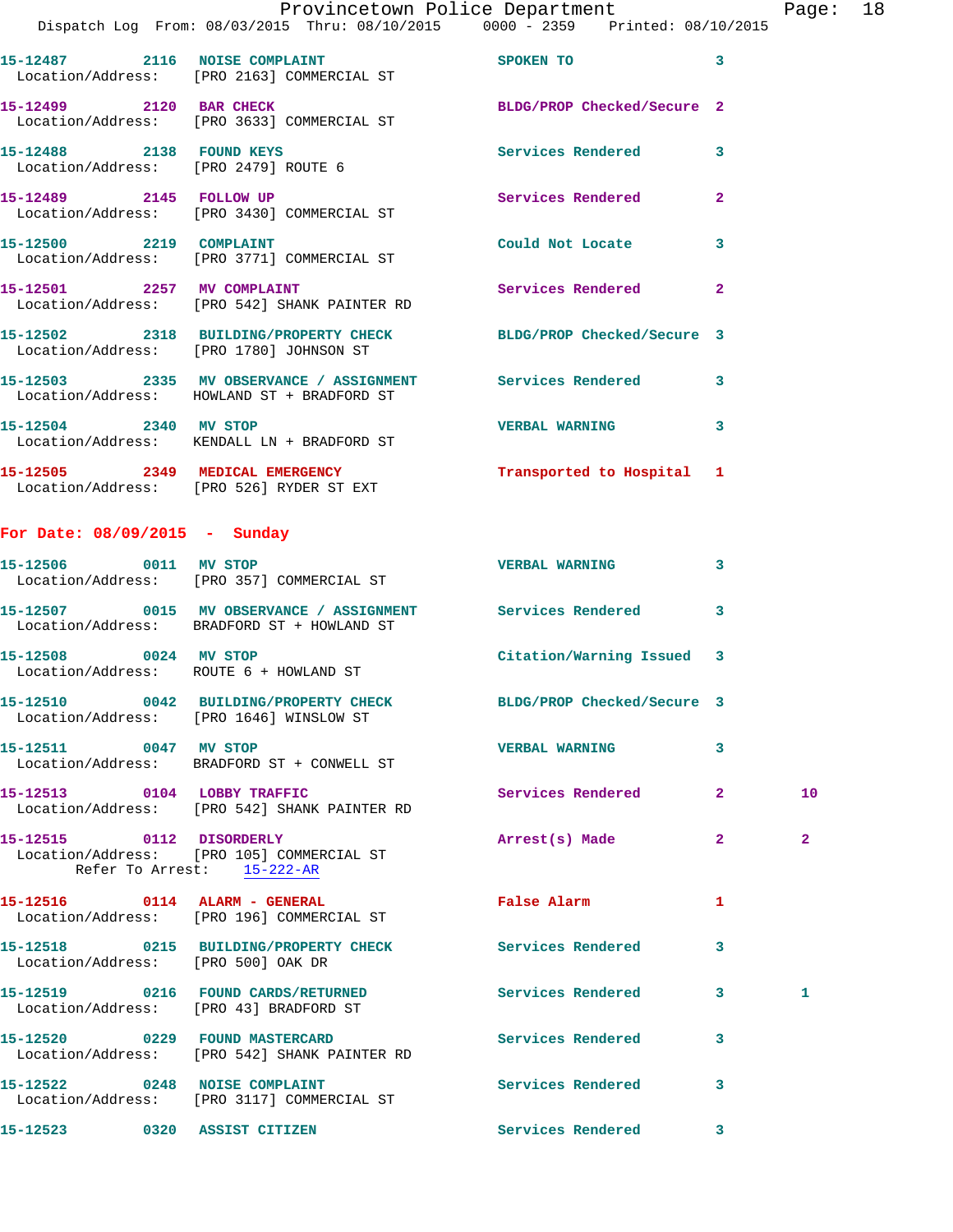|                                                                                                                  | Provincetown Police Department                                                 | Page: 19 |  |
|------------------------------------------------------------------------------------------------------------------|--------------------------------------------------------------------------------|----------|--|
|                                                                                                                  | Dispatch Log From: 08/03/2015 Thru: 08/10/2015 0000 - 2359 Printed: 08/10/2015 |          |  |
| Location/Address: [PRO 542] SHANK PAINTER RD                                                                     |                                                                                |          |  |
| 15-12524 0437 BUILDING/PROPERTY CHECK BLDG/PROP Checked/Secure 3<br>Location/Address: [PRO 3151] COMMERCIAL ST   |                                                                                |          |  |
| 15-12525 0448 NOISE COMPLAINT<br>Location/Address: [PRO 2103] SNOWS LN                                           | Services Rendered 3                                                            |          |  |
| 15-12526 0542 BUILDING/PROPERTY CHECK<br>Location/Address: [PRO 440] HARRY KEMP WAY                              | BLDG/PROP Checked/Secure 3                                                     |          |  |
| 15-12527 0542 BUILDING/PROPERTY CHECK BLDG/PROP Checked/Secure 3<br>Location/Address: [PRO 530] SHANK PAINTER RD |                                                                                |          |  |
| 15-12528 0545 BUILDING/PROPERTY CHECK<br>Location/Address: [PRO 444] HIGH POLE HILL                              | BLDG/PROP Checked/Secure 3                                                     |          |  |
| 15-12529 0549 BUILDING/PROPERTY CHECK<br>Location/Address: [PRO 1638] COMMERCIAL ST                              | BLDG/PROP Checked/Secure 3                                                     |          |  |
| 15-12530 0613 BUILDING/PROPERTY CHECK<br>Location/Address: [PRO 554] TREMONT ST                                  | BLDG/PROP Checked/Secure 3                                                     |          |  |
| 15-12531 0751 BUILDING/PROPERTY CHECK Services Rendered 3<br>Location/Address: [PRO 2977] COMMERCIAL ST          |                                                                                |          |  |
| 15-12532 0826 BUILDING/PROPERTY CHECK<br>Location/Address: [PRO 105] COMMERCIAL ST                               | BLDG/PROP Checked/Secure 3                                                     |          |  |
| 15-12533 0843 PARKED MV COMPLAINT<br>Location/Address: NELSON AVE + RACE POINT RD                                | Services Rendered<br>$\mathbf{2}$                                              |          |  |
| 15-12534 0846 WATER LEAK<br>Location/Address: [PRO 3305] COURT ST                                                | Services Rendered 3                                                            |          |  |
| 15-12536 1040 BUILDING/PROPERTY CHECK<br>Location/Address: [PRO 3430] COMMERCIAL ST                              | <b>Services Rendered</b><br>3                                                  |          |  |
| Location/Address: PLEASANT ST + BRADFORD ST                                                                      | 15-12537 1107 FOUND LANDSCAPE ITEMS Services Rendered 3                        | 1        |  |
| 15-12538 1116 PARK, WALK & TALK<br>Location: [PRO 3431] LOPES SQUARE                                             | Services Rendered<br>$\mathbf{2}$                                              |          |  |
| 15-12540 1256 MEDICAL EMERGENCY<br>Location: [PRO 3431] LOPES SQUARE                                             | Transported to Hospital 1                                                      |          |  |
| Location/Address: [PRO 542] SHANK PAINTER RD                                                                     | 15-12541 1258 FOUND CELLPHONE/RETURNED Services Rendered 3                     |          |  |
| 15-12542 1324 LOST WALLET<br>Location/Address: [PRO 542] SHANK PAINTER RD                                        | Services Rendered 3                                                            |          |  |
| 15-12543 1357 FOUND EYEGLASSES<br>Location/Address: [PRO 3230] COMMERCIAL ST                                     | Services Rendered 3                                                            |          |  |
| 15-12544 1413 FOUND CELLPHONE<br>Location/Address: [PRO 2490] PROVINCELANDS RD                                   | Services Rendered 3                                                            | 1        |  |
| 15-12546 1454 MV HIT & RUN/PAST OCCURED Services Rendered 2<br>Location/Address: [PRO 78] BRADFORD ST            |                                                                                |          |  |
| 15-12547 1518 ANIMAL CALL/DOG IN CAR GONE ON ARRIVAL 2<br>Location/Address: [PRO 111] COMMERCIAL ST              |                                                                                |          |  |
| 15-12548 1541 ASSIST AGENCY / MUTUAL AID Services Rendered<br>Location: [TRU] TRURO VINEYARDS                    | 3                                                                              |          |  |
| Location/Address: [PRO 516] RACE POINT RD                                                                        | 15-12549 1550 AIRPORT COVERAGE 15 Services Rendered 2                          |          |  |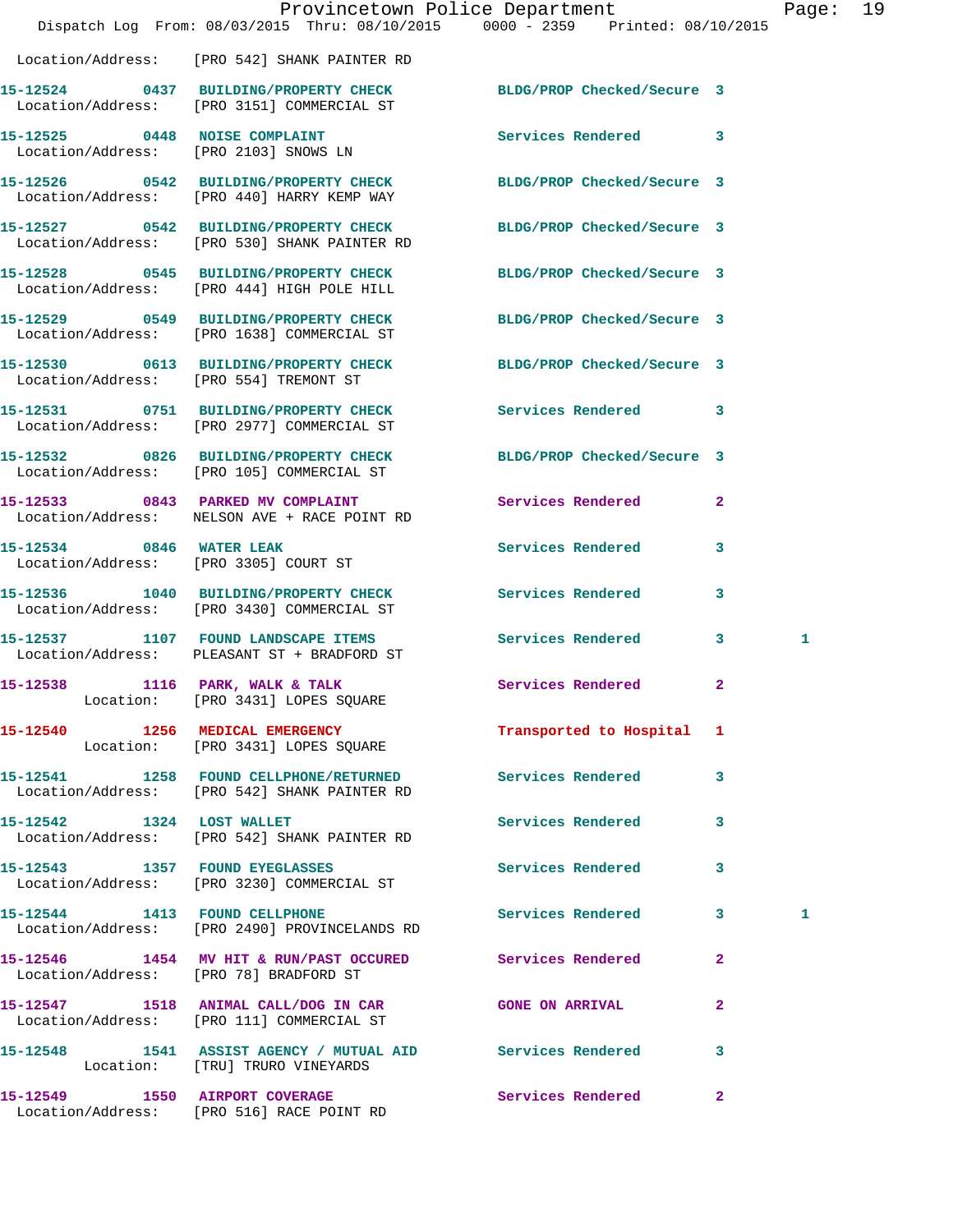|                                 | Provincetown Police Department The Page: 20<br>Dispatch Log From: 08/03/2015 Thru: 08/10/2015 0000 - 2359 Printed: 08/10/2015 |                            |              |   |  |
|---------------------------------|-------------------------------------------------------------------------------------------------------------------------------|----------------------------|--------------|---|--|
|                                 | 15-12550 1605 PARK, WALK & TALK STREET SERVICES Rendered 2<br>Location/Address: [PRO 105] COMMERCIAL ST                       |                            |              |   |  |
|                                 | 15-12551 1646 MV ACCIDENT<br>Location/Address: [PRO 526] RYDER ST EXT                                                         | No Action Required 1       |              |   |  |
|                                 | 15-12552 1701 PARKING COMPLAINT / GENERAL Services Rendered 3<br>Location/Address: [PRO 2300] CENTER ST                       |                            |              |   |  |
|                                 | 15-12553 1733 BUILDING/PROPERTY CHECK BLDG/PROP Checked/Secure 3<br>Location/Address: [PRO 519] RACE POINT RD                 |                            |              |   |  |
|                                 | 15-12554 1827 COMPLAINT Services Rendered<br>Location/Address: [PRO 542] SHANK PAINTER RD                                     |                            | 3            |   |  |
|                                 | 15-12555 1856 FOUND KEYS 15-12555<br>Location/Address: [PRO 542] SHANK PAINTER RD                                             |                            |              |   |  |
|                                 | 15-12557 1921 MV COMPLAINT GONE ON ARRIVAL<br>Location/Address: [PRO 526] RYDER ST EXT                                        |                            | $\mathbf{2}$ |   |  |
|                                 | 15-12556 1925 MEDICAL EMERGENCY/I.P. Services Rendered 1<br>Location/Address: [PRO 105] COMMERCIAL ST                         |                            |              |   |  |
|                                 | 15-12558 2018 PARKING COMPLAINT / GENERAL Services Rendered 3<br>Location/Address: COMMERCIAL ST + JOHNSON ST                 |                            |              |   |  |
|                                 | 15-12559 2030 MVA VERY MINOR 2008 Services Rendered 1<br>Location/Address: PEARL ST + COMMERCIAL ST                           |                            |              |   |  |
|                                 | 15-12560 2303 BUILDING/PROPERTY CHECK BLDG/PROP Checked/Secure 3<br>Location/Address: [PRO 1638] COMMERCIAL ST                |                            |              |   |  |
|                                 | 15-12561 2322 BUILDING/PROPERTY CHECK BLDG/PROP Checked/Secure 3<br>Location/Address: [PRO 306] COMMERCIAL ST                 |                            |              |   |  |
|                                 | 15-12562 2335 COMPLAINT COME ON ARRIVAL 3<br>Location/Address: TELEGRAPH HILL RD + BRADFORD ST EXT                            |                            |              |   |  |
|                                 | 15-12564 2349 MV OBSERVANCE / ASSIGNMENT No Action Required 3<br>Location/Address: BRADFORD ST + STANDISH ST                  |                            |              |   |  |
| 15-12565 2354 MV COMPLAINT      | Location/Address: [PRO 2206] COMMERCIAL ST                                                                                    | <b>GONE ON ARRIVAL</b>     | $\mathbf{2}$ |   |  |
| For Date: $08/10/2015$ - Monday |                                                                                                                               |                            |              |   |  |
|                                 | 15-12566 0013 MV STOP<br>Location/Address: CONWELL ST + BRADFORD ST<br>Refer To Arrest: 15-226-AR                             | Arrest(s) Made             | 3            |   |  |
|                                 | 15-12567 0044 BUILDING/PROPERTY CHECK BLDG/PROP Checked/Secure 3<br>Location/Address: [PRO 105] COMMERCIAL ST                 |                            |              |   |  |
|                                 | 15-12569 0127 MEDICAL EMERGENCY<br>Location/Address: [PRO 542] SHANK PAINTER RD<br>Refer To $P/C$ : 15-227-AR                 | <b>Services Rendered</b> 1 |              |   |  |
|                                 | 15-12570 0204 MEDICAL EMERGENCY<br>Location/Address: [PRO 542] SHANK PAINTER RD<br>Refer To $P/C$ : 15-227-AR                 | <b>Services Rendered</b> 1 |              |   |  |
|                                 | 15-12571 0257 BUILDING/PROPERTY CHECK BLDG/PROP Checked/Secure 3<br>Location/Address: [PRO 105] COMMERCIAL ST                 |                            |              |   |  |
|                                 | 15-12572 0406 LOBBY TRAFFIC<br>Location/Address: [PRO 542] SHANK PAINTER RD                                                   | Services Rendered 2        |              | 8 |  |
|                                 | 15-12575 0721 BUILDING/PROPERTY CHECK BLDG/PROP Checked/Secure 3<br>Location/Address: [PRO 3259] MACMILLAN WHARF              |                            |              |   |  |